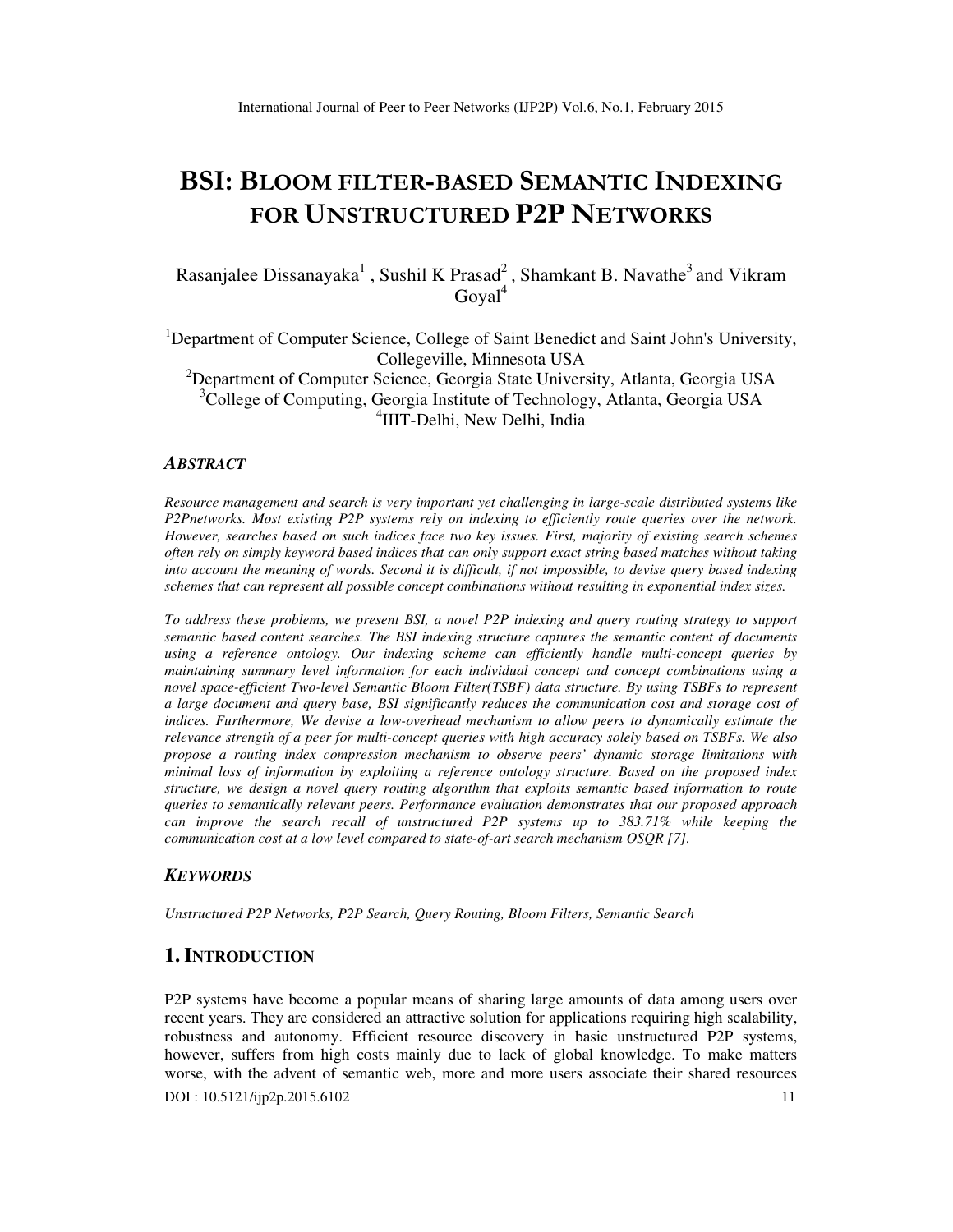with semantic meta-information. This mandates that the P2P networks provide methods that allow a user not only to describe resources from a semantic viewpoint but also allow users to run more complex queries addressing several semantic properties or relationships among semantic entities and resources. Majority of search algorithms proposed for P2P networks to date, however, are simple keyword searches or title based searches. These are inadequate for formulating semantic based queries and consequently, do not provide semantically relevant results.

Index engineering is at the heart of P2P search methods. P2P indices can be broadly categorized to local, central and distributed indices. In a *local index*, a peer only keeps references to its own data. In a *central index* scheme such as one employed by Napster [1], a single server peer maintains data about all the other peers in the network in its index. Most widely used scheme is the *distributed index* scheme where peers maintain pointers towards targets in the network.

Current P2P indexing schemes face three main problems. First, overwhelming majority of indexing schemes proposed to date are simple keyword based indices. They do not associate semantics(i.e. meaning) to keywords in index resulting in poor search accuracy. Second, the handful of semantic based indexing schemes [11], [13] are either computationally intensive [13] or index size varies largely with the dimensionality of the content [13]. Third, maintaining query based indices (as opposed to simple keyword based indices)in a space efficient manner is challenging in P2P networks. Maintaining minimum routing state per peer is a crucial component in P2P searching. However, maintaining small size query based routing indices while not compromising the quality of information they hold is a challenging problem and has not been addressed sufficiently by the current body of work.

Maintaining query based indices in P2P networks are attractive for two reasons: First, such an index allows a peer to maintain more information about its neighborhood by allowing it to assign a relevance strength to a neighbor per query. Second, as indicate by many web search logs [19] majority of searches are multi-term(keyword or concept) queries that could benefit from query based indices to achieve better performance. Many of the proposed work, however, are optimized for single keyword queries. Handling multi-keyword queries is rather inefficient using single keyword indices. On the other hand, maintaining multi-term query based indices for better performance is simply impractical due to the resulting exponential size of indices. Little to no explicit measures have been taken to ensure high quality of indices regardless of the query length while maintaining small index sizes.

To address the aforementioned issues, in this paper we propose BSI, a semantics based indexing framework, which aims to improve the quality and efficiency of search in P2P networks by using a shared ontology as a reference for building index. Our indexing framework is designed for unstructured P2P systems where network imposes no structure on the overlay network or data placement. Our work addresses several important issues raised by current indexing schemes: First, our semantic based index framework takes into account the meaning of words thereby allowing peers to evaluate multi-concept queries. A reference ontology concepts serve as the index terms and relevance strengths for different queries (concept combinations)are maintained in the index. Each relevance strength is a combined measure of information content and the number of relevant documents reachable through a given peer and its neighborhood. Second, we maintain attractive small size index while maintaining the quality of index using Bloom filters. The size of the routing index is limited by the number of concepts in the ontology and can be easily compressed to accommodate space restrictions by utilizing hierarchical ancestor-descendant relations in semantic ontology. Finally, we explicitly capture the notion of multi-concept query based indexing in our index structure by allowing peers to maintain relevance strength for different queries for each neighbor. To maintain large volume of multi-concept queries and their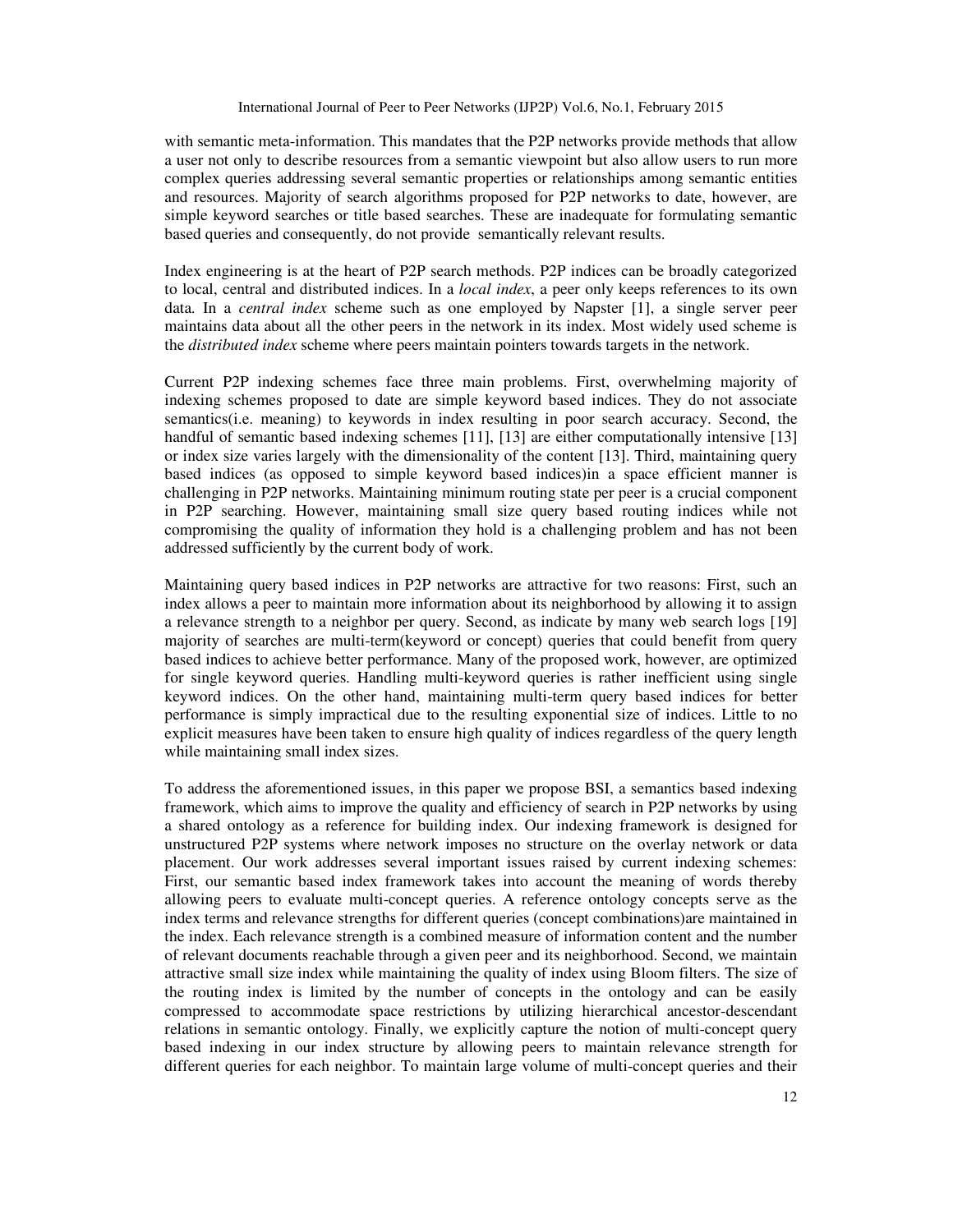corresponding relevance strength at a peer in a space efficient manner we introduce a novel Bloom filter based data structure called Two-level Semantic Bloom Filters(TSBF). TSBF is an extension to the traditional Bloom filter which incorporates the notions of ontology based meta data and relevance strengths of queries. TSBF allows us to limit the size of a routing index while maintaining large amount of summarized information regarding peers' strengths for possible queries to make a informed decision in routing multi-concept queries. Furthermore, We devise a low-overhead mechanism to allow peers to dynamically estimate the relevance strength of a neighbor for multi-term queries with high accuracy using TSBFs. We also propose a index compression mechanism to observe dynamic storage limitations of peers with minimal loss of information by exploiting the hierarchical relationships in the reference ontology structure. Finally, based on the proposed indexing scheme, we design a novel query routing algorithm that exploits semantic based information with different granularity to route queries to semantically relevant peers.

In BSI, we do not employ computationally expensive methods like LSI. Rather, we use concepts in a reference ontology to build peer local and routing indices to aid in the query routing process. The process of constructing peer indices is much simpler and consumes less memory and time in constructing them. Among many popular semantic indexing mechanisms OSQR [7], OLI [18], Ontsum [11] The related work most comparable to ours is OSQR [7], a semantic search protocol that maintains total relevant documents reachable through a neighbor for each concept from a reference ontology in its routing index as routing state. The authors propose a mechanism to calculate a conservative estimate of strength of a peer for a multi-concept query based on the number of documents reachable from that peer for each individual query concepts. The disadvantage of OSQR however is that its search cost is considerably high due its knowledge dissemination mechanism which utilize search messages for piggybacking data.

Overall, many existing work for semantic P2P search lacks the ability to efficiently answer multiterm queries with greater accuracy mainly due to lack of quality and quantity of routing state. BSI gracefully handles multi-term queries by exploiting both the concepts in query as well as structural relations of the query concepts in ontology to intelligently route a query to the most promising peer. Our solution is scalable as the index structures can easily be compressed to accommodate dynamic storage restrictions. Performance evaluation demonstrates that our proposed approach can improve the search efficiency of unstructured P2P systems while keeping the communication cost at a significantly lower level compared with state-of-art unstructured P2P systems. The rest of the paper is organized as follows: We present the related work in Section 2 . The preliminary concepts used in the paper are presented in Section 3. The P2P system architecture including routing index construction and maintenance and query routing are given in Section 4. In Section 5, we evaluate the proposed algorithms via simulation. Finally we conclude and summarize our work in Section 6.

# **2. RELATED WORK**

Many search mechanisms for P2P networks have been proposed in the literature over the past few years. While some notable blind search mechanisms proposed for unstructured networks include flooding [2] and random walk [12], popular informed search methods include Routing Indices [21] and intelligent search [10]. However, these methods are intended for simple keyword searches only.

Semantic Overlay Networks (SON) [6] is one of the earliest works in incorporating semantic aspects into P2P file sharing applications. Here, authors propose a peer clustering approach based on semantic content a peer shares. This clustering methodology is completely distributed and also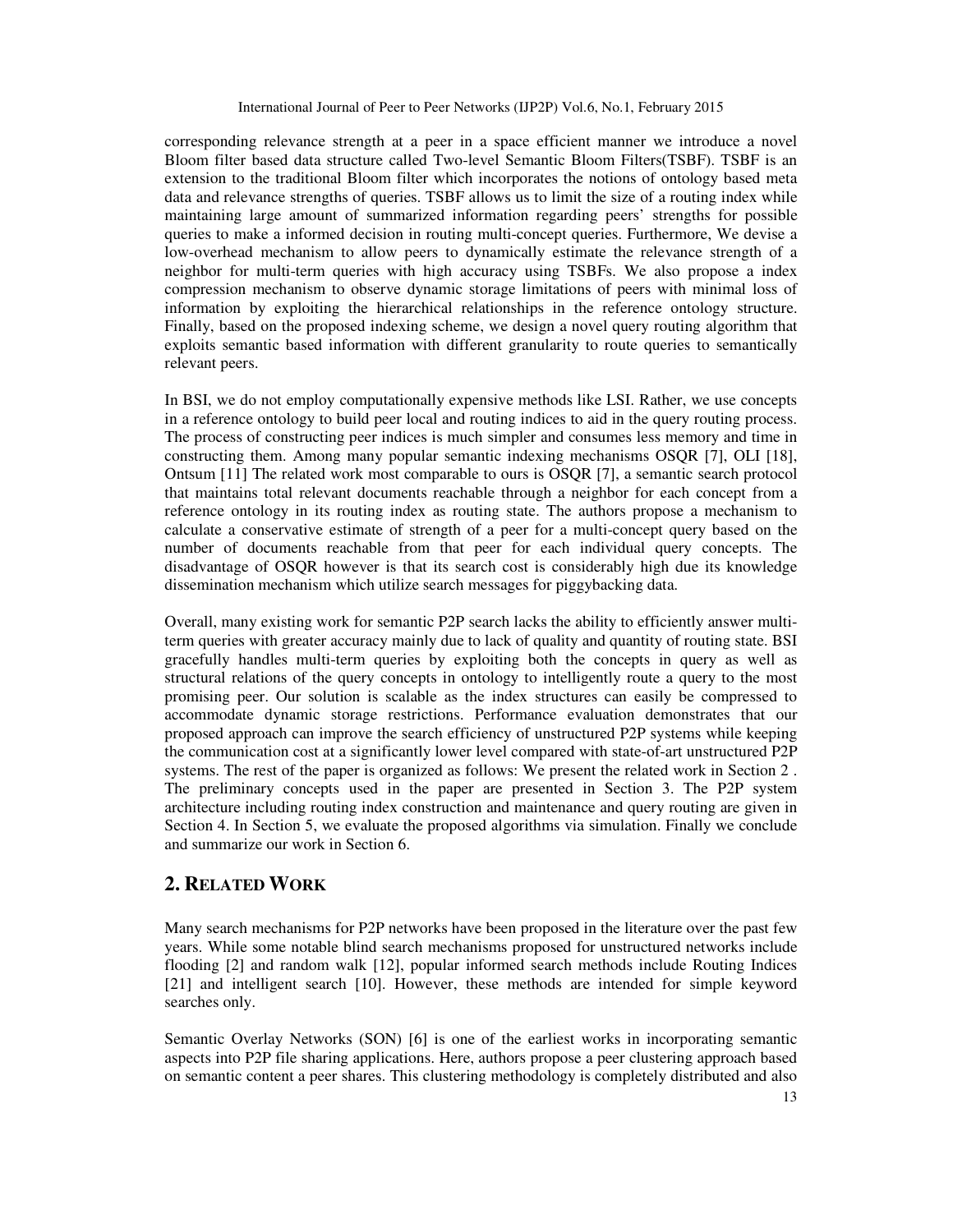supports self-organization. However, in SON, peer joining process requires flooding the network to request classification hierarchy and also for finding semantically related peers. P2P systems such as Edutella [15] and InfoQuilt [3] use flooding as a basis for semantic search. Edutella proposes an RDF metadata model and is a super-peer based mechanism. However, the notion of super-peers makes the solution less attractive as super-peers need more resources than their subpeers to maintain all routing indices as well as RDF triples representing sub-peers. This also leads to a substantial overhead in index updating at super-peers when a node joins, leaves, or changes its content. Compared to this, our approach is much simpler and involves minimal overhead in terms of local knowledge maintenance within peers. There is no notion of super peers and each peer only keeps a simple semantic based Bloom filter (TSBF) per its neighbor. pSearch [20] uses a semantic vector to describe and find the resources in the P2P network. SemreX [9] uses a concept tree to construct a semantic overlay network on top of P2P overlay. Both pSearch and SemreX use Latent Semantic Indexing (LSI) [5] to map documents to semantic vectors. LSI however is computationally expensive, and when the network content changes frequently, this method needs to be applied often. In BSI, we do not employ computationally expensive methods like LSI. Rather, we use concepts in a reference ontology to build peer local and routing indices to aid in the query routing process. The process of constructing peer indices is much simpler and consumes less memory and time in constructing them. OntIndex [13] is a ontology based indexing mechanism where authors propose a semantic based search algorithm for unstructured P2P systems. However, the notion of semantic information content is not taken into account in [13] resulting in low search performance. Also, index generation and updating in OntIndex is resource consuming and generates considerable traffic. OSQR [7] is a ontology based semantic search protocol which provides a rich semantic knowledge representation of peers by combining the both total documents reachable from a peer and the semantic richness of the peer based on the information content of the reachable documents. OSQR, however, heavily relies on knowledge dissemination mechanism which utilize search messages for piggybacking data contributing to increased search cost. OLI [18] is yet another ontology based indexing method for structured P2P systems. Semantic search methods applied in structured networks such as in OLI however, generally suffer from the shortcoming of structured overlays such as strict enforcement of data placement and high maintenance cost of peers joining, and leaving as well as the cost of content updating. To avoid these problems, we consider unstructured P2P overlay for our work. Ontsum [11] is another ontology based indexing scheme where heterogeneous ontologies between peers are assumed. This approach however requires computationally expensive ontology generation and ontology mapping techniques to be employed in a distributed setting and allow only RDQL based queries which requires some level of end user expertise to be used.

### **3. PRELIMINARIES**

## **3.1. Network Topology**

We consider an unstructured P2P network with a large set of peers  $\{P_1, P_2, ..., P_p\}$ . Each peer in the network can only communicate with its direct neighbors in one hop distance. A peer is assumed to have on the average γ number of neighboring peers. Peers may leave and join the network at any time. Each peer has a local text document database that can be accessed through a local index. The peer uses its local index to evaluate all the content queries and returns pointers to the documents having the queried content.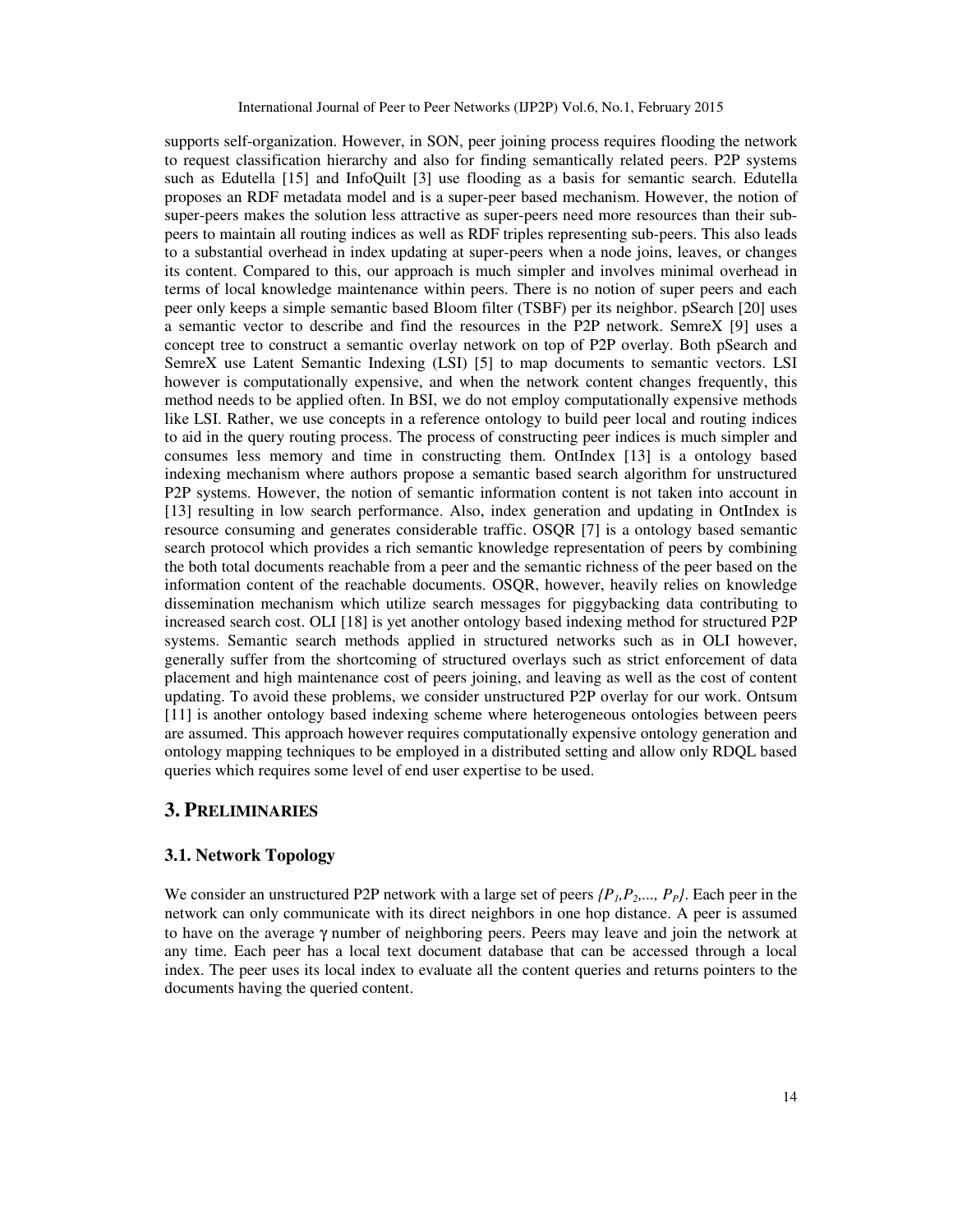### **3.2. Semantic Ontology**

We assume the presence of a global reference semantic ontology which is known and agreed upon by every peer in the network. The ontology is a set of m semantic concepts  $C=f(c_1,c_2,..., c_m)$ which are related to each other via IS-A relationship (i.e., hypernym/ hyponym). We denote all the leaf concepts in the ontology by  $C_1$ . The root concept of the ontology is denoted by  $C_r$ .

#### **3.3. Data Distribution**

As stated earlier, each peer has a set of text documents. Each document is represented as a vector of concepts from  $C_1$  using a Vector Space Model, a standard technique for representing document contents in the area of information retrieval. Each document vector consists of a vector of concept relevancy scores. To construct a document vector, the document is subjected to a process of text mining followed by word sense disambiguation to identify those concepts that exist in the document along with their concept frequencies(i.e. number of occurrences of a concept in the document).Then the concept frequencies of each concept are normalized to a [0-1] range by applying maximum frequency normalization by dividing them by the maximum concept frequency for that concept encountered by the peer in its local document collection.

#### **3.4. Semantic Query**

A query consists of the conjunction or disjunction of one or more concepts from the leaf concepts  $(C<sub>1</sub>)$  of the ontology. Existing techniques [4], [5] proposed by the research community can be employed to convert keyword queries to concept queries. A query returns a set of k documents having its relevancy above some user defined threshold value. The relevancy of a document for a given query is computed using concept vector similarity with respect to the query concepts. We use the well known cosine similarity measure to calculate the similarity between a query Q and document vector D:

$$
Similarity(D, Q) = \frac{D. Q}{\|D\|.\ \|Q\|} \tag{1}
$$

A document is said to *qualify* as an answer for a given query if the cosine similarity between its document vector and query exceeds a predefined relevance threshold.

## **3.5. Bloom Filters**

A Bloom Filter (BF) is a data structure suitable for performing set membership queries very efficiently. A Standard Bloom Filter representing a set  $S = \{s_1, s_2, \ldots, s_n\}$  of n elements is generated by an array of m bits and uses k independent hash functions  $h_l, h_2, \ldots, h_k$ . They are space efficient data structures which provide constant time lookups and no false negatives. The downsides of BFs are that they can result in false positives and do not allow item deletion. However, based on the application requirement the false positive rate can be significantly lowered. Therefore care must be taken in choosing k and m so that the false positive rate is acceptable. It has been shown that the probability of a false positive *Pfalse* can be given by the following equation

$$
P_{false} = (1 - e^{-kn/m})^k
$$
\n<sup>(2)</sup>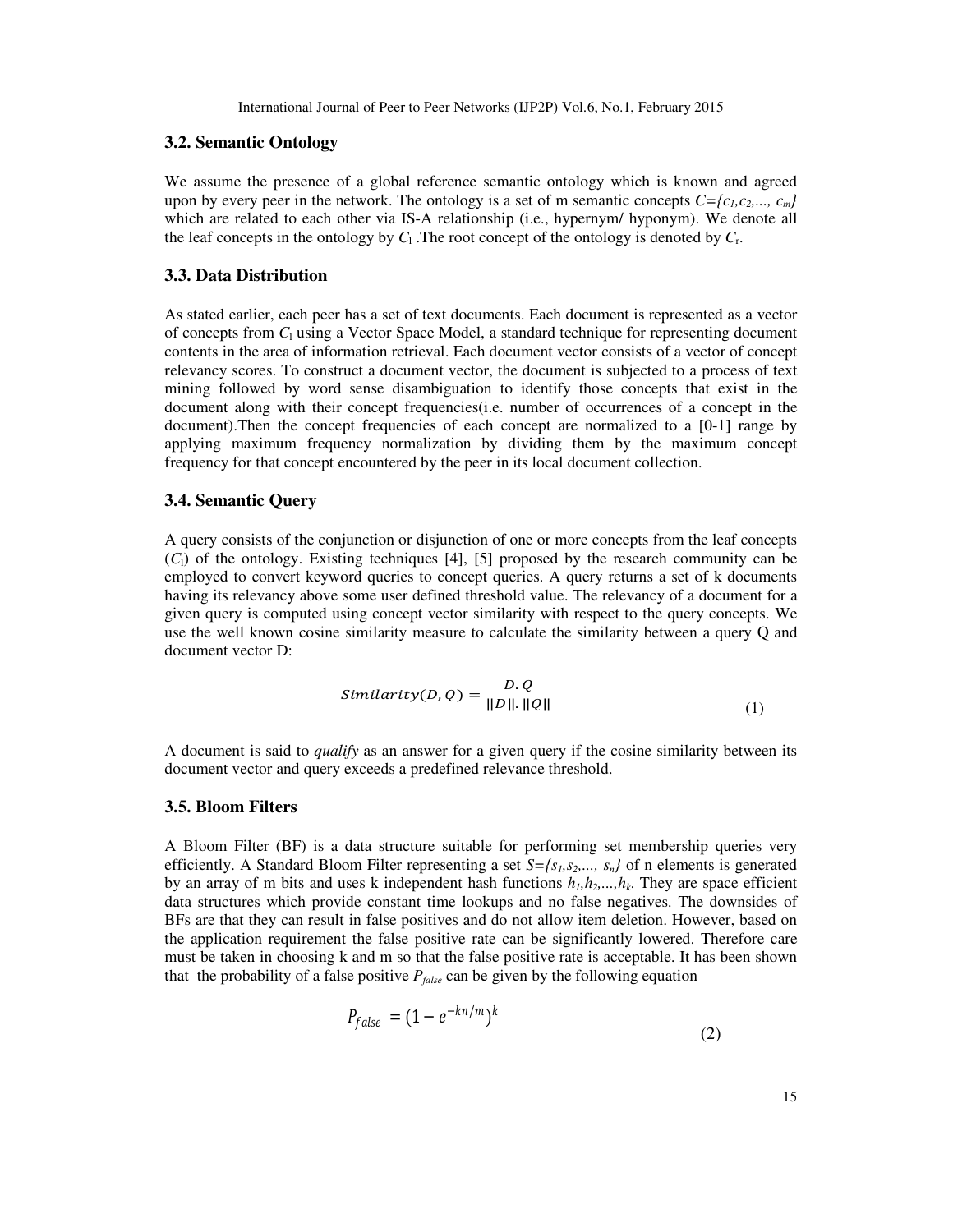There are many variants of standard BF such as Spectral BF, counting BF, compressed BF, etc. In our work we utilize both standard Bloom filters and Spectral Bloom Filters (SBF). SBFs is an extension of the traditional BF for multi-sets allowing filtering of elements whose multiplicities are below a threshold. SBFs allow querying on item multiplicities as well as deletion. SBFs maintain a counter per bit in the bit array to keep track of the number of times the bit is set. Simply taking the minimum count over all bits set for a given element will produce the multiplicity of that element in the represented multi-set.



Figure 1. Ontology with seven concepts and IS-A relations between them.



Figure 2. (a) A traditional Bloom filter with three hash functions. (b) A Spectral Bloom filter with three hash functions.

# **4. SYSTEM DESIGN**

Three key issues in current indexing strategies are (i) their inability to associate semantic of represented content , (ii)low efficiency in routing multi-term queries and (ii)large index sizes. In order to overcome the shortcomings of existing indexing strategies and semantic query evaluation techniques, we put forward BSI(Bloom filter-based Semantic Indexing). We begin with the design of the Two-level semantic Bloom Filter (TSBF), a space efficient data structure that represents probabilistic information regarding contents a peer share with the network. We then describe our routing index structure used for efficient query routing.

#### **4.1. Two-level Semantic Bloom Filter (TSBF)**

Bloom filters serve as appropriate index structures for resource discovery due to their scalability, and low cost storage and distribution. However, they do not support semantic based multi-term queries as they have no means of representing probabilistic information regarding ontological data. To this end, we introduce a novel Bloom filter based data structure (TSBF) that aim at supporting efficient conjunctive (and disjunctive) semantic query routing in unstructured P2P networks.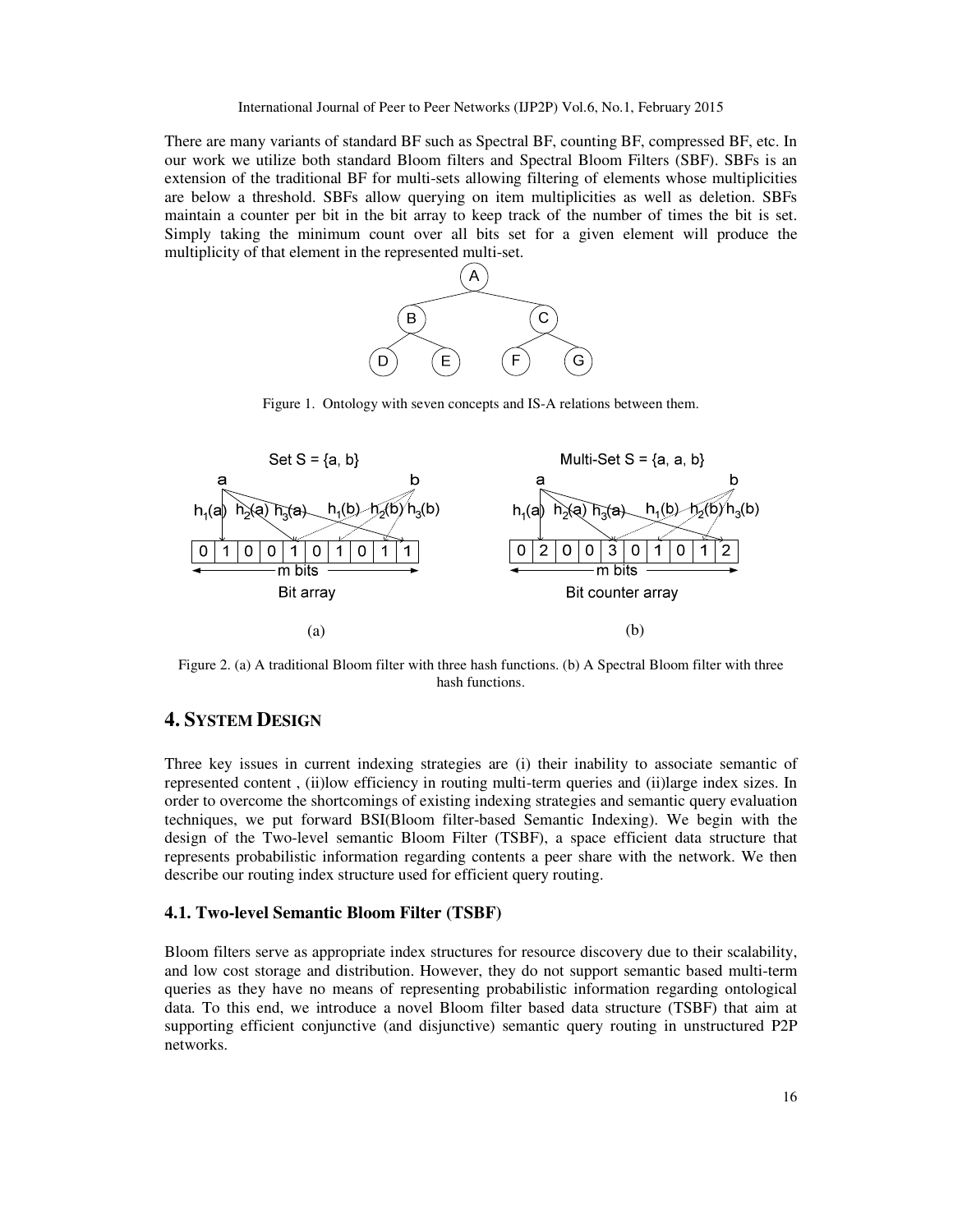TSBF is an extension of the traditional Bloom Filter to encode probabilistic information regarding richness of a peer for different queries based on its local documents with the same false positive probability as the traditional Bloom filters. In particular, it encodes goodness of a peer for different multi-concept queries in terms of its distance to documents, the size of the document collection and information content of these documents. Posed with the query *"Is Query Q a member of TSBFP ?"* the TSBFP of peer P returns a relevance strength of P for Q based on information encoded in it. In our work, we define this relevance strength of a peer to be the total number of local documents in P for Q.

To implement this functionality TSBF is designed as a two-level Bloom filter where level 1  $(TSBF_{IP})$  represents the set of qualified documents in P and level 2 represents the set of queries answerable by P. In particular, for level 1 there exist multiple bit arrays each representing the local documents of P rich in C (*TSBF<sub>1,P</sub>*  $(C)$ ). These bit arrays are similar to those employed in traditional Bloom filters and is supported by a sufficiently large body of research work [14], [16], [17] that allows us to estimate number of documents reachable for a multi-concept query solely based on these bit arrays.

Similar to level 1, level 2(*TSBF2,P*) also contains multiple bit arrays each representing different multi-concept queries that whose concepts have C as the least common ancestor in the ontology hierarchy for which P has at least one qualified document in its local document collection (*TSBF*<sub>2,P</sub>  $(C)$ ). To enable associating the number of relevant documents reachable through P for each query Q we implement each bit array in level 2 as Spectral Bloom Filters(SBFs). SBFs maintains a counter per each bit in a bit array thereby allowing deriving the number of times an element is added to bit array. In a level 2 bit array elements are queries and a given query Q is added as many times as the number of qualified documents exist in P for Q.

Intuitively, while level 1 contain a bit array per ontology concept, level 2 only needs to maintain a bit array per non-leaf ontology concept. Posed with a query Q, *TSBF*<sub>2,P</sub> returns the actual number of documents in P qualifies as answers for Q whereas the *TSBF1,P* provides an estimate of the same. While both provide two alternative ways for estimating the number of documents in P for Q, *TSBF*<sub>2</sub> $<sub>P</sub>$  is proffered over the other as it provides exact information regarding P's strength for a</sub> given query. When Q does not exist as a member in  $TSBF_{2,P}$  then  $TSBF_{1,P}$  is used to derive an estimate.

In our implementation, we size the set of bit arrays in both levels in a TSBF the same , but their sizes can be adjusted independently. Similar to traditional Bloom filters, TSBF uses a fixed number of hash functions *h1,h2,...,hk*. Figure 3 shows a TSBF of a peer P for the ontology given in Figure 1. In the figure, the TSBF is a set of 10 bit arrays, 3 of which is for level 2, each representing possible queries per nn-leaf concept in the ontology while the other 7 is for level 1, where each bit array represents documents reachable for the given concept.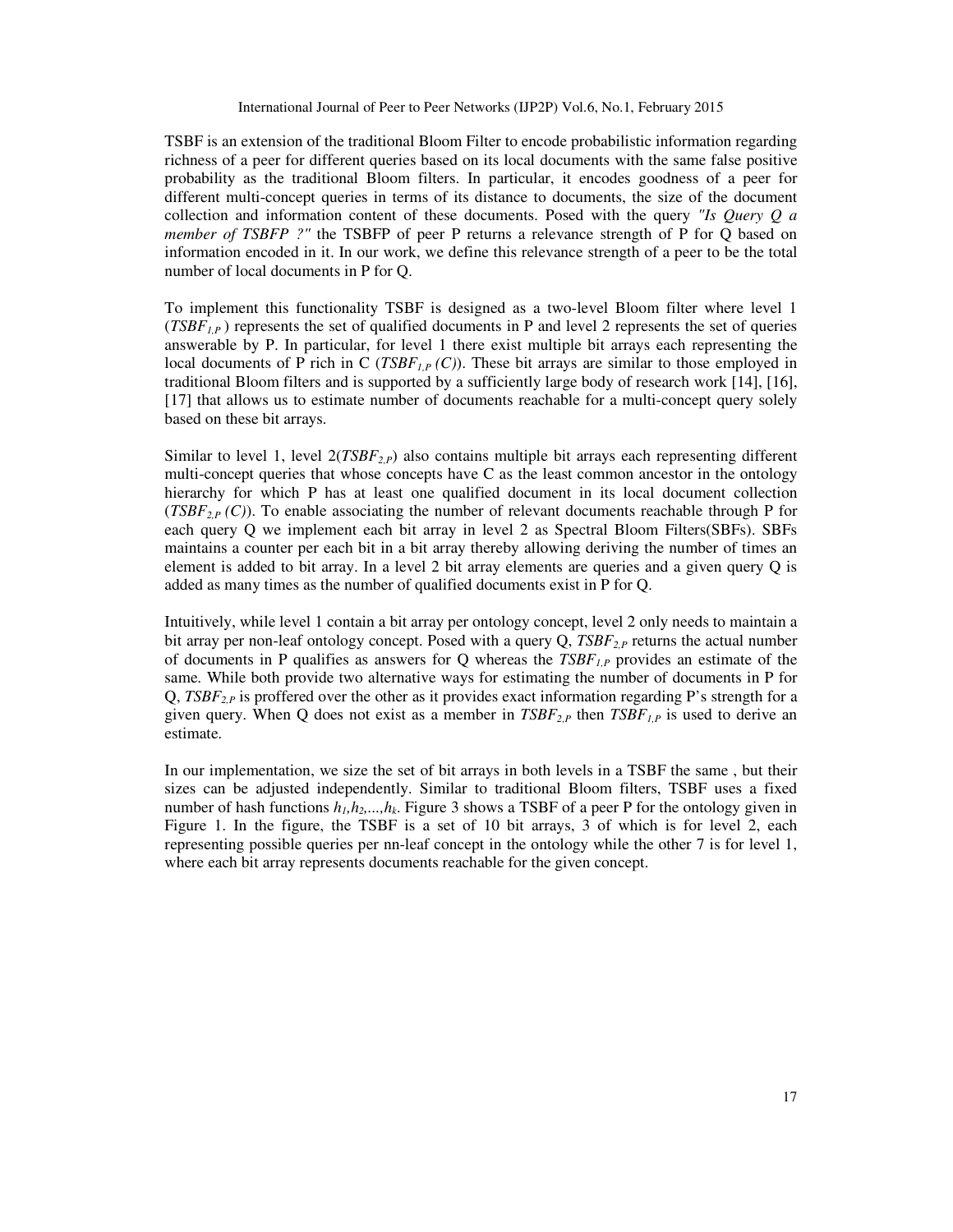| International Journal of Peer to Peer Networks (IJP2P) Vol.6, No.1, February 2015 |  |  |  |  |  |
|-----------------------------------------------------------------------------------|--|--|--|--|--|
|-----------------------------------------------------------------------------------|--|--|--|--|--|

| $TSBF_{1,P}(A)=$  | $1 0 1 0 1 0 1 0 0 E.g. S = {d_1, d_2, d_5}$<br>0                                                                               |         |
|-------------------|---------------------------------------------------------------------------------------------------------------------------------|---------|
| $TSBF_{1,P}(B)=$  | $1 1 1 0 0 0 1 0 0 E.g. S = {d_2, d_4}$<br>o                                                                                    |         |
| $TSBF_{1,P}(C)=$  | $\overline{O O O O 1 1 O O O E.g. S} = \{d_3\}$                                                                                 |         |
| $TSBF_{1,P}(D)=$  | $ 1 0 0 0 $ E.g. S = {d <sub>1</sub> ,d <sub>3</sub> }<br>$\left  0 \right  \left  0 \right  \left  0 \right  \left  1 \right $ | level 1 |
| $TSBF_{1,P}(E) =$ | $1 0 1 1 1 0 0 1 0 E.g. S = {d1, d2}$<br>o                                                                                      |         |
| $TSBF_{1,P}(F)=$  | $\overline{ 0 1 0 0 0 1 0 1 0 0 }$ E.g. S = {d <sub>5</sub> }                                                                   |         |
| $TSBF_{1,P}(G) =$ | $1 0 0 1 0 0 0 0 1 E.g. S = {d_0}$                                                                                              |         |
|                   |                                                                                                                                 |         |
| $TSBF_{2,P}(A)=$  | 0 1 0 0 0 0 1 E.g. S = {DFG, DG,}<br>υı<br>υ                                                                                    |         |
| $TSBF_{2,P}(B)=$  | $ 0 2$ E.g. S = {DE, D, E}<br>2 1 <br>2 1 0<br>0                                                                                | level 2 |
| $TSBF_{2,P}(C)=$  | $ 0 0 1 0 $ E.g. S = {FG, F, G}<br>0 2 2 <br>0                                                                                  |         |

Figure 3. The TSBF for a peer P with documents  $d_1$ ,  $d_2$ ,  $d_3$ ,  $d_4$ ,  $d_5$ ,  $d_6$ . for ontology in Figure 1.

Such a TSBF of a peer serves two purposes: it allows fast query processing within the peer and also serve as the foundation for constructing peer's routing index. Use of Spectral Bloom filters in place of traditional Bloom filters allows associating a frequency of occurrence to each individual document/concept combination which adds to the information quality of Routing indices.

*1) TSBF Construction:* The TSBF of a peer P, *TSBFP* is constructed at start-up when peer joins the network for the first time. Initially all the bits of level 1 bit arrays are initialized to false while the all the bits in level 2 are initialized with a counter value zero. To populate level 1 bit arrays peer can analyze its document vectors to identify those qualifying documents per ontology concept and insert into the bit array responsible for the concept to populate them. In other words, P insert all its local documents that can answer concept C in its  $TSBF_{LP}(C)$  bit array.

Following the same process for populating level 2 bit arrays, however, leads to practical issues. We could ideally generate all possible concept combinations (queries)that exceeds a predefined cosine similarity threshold per local document of P and insert them in the appropriate bit arrays in level 2. Note that, same concept combination can be answered successfully by multiple documents thus allowing the combination to be inserted into the relevant bit array that many times. For instance, a concept combination answerable by a document d in P is inserted into

*TSBF*<sub>2,P</sub> (C) where C is the least common ancestor of concepts in combination based on the reference ontology. This method of level 2 TSBF population is certainly a viable option for those peers with sufficiently large amount of storage at hand as the number of concept combination that can be answerable by a peers document collection could be quite large. Such a technique is often unfavorable, however, as this might lead to high false positive rates due to insertion of large number of elements to bit arrays. Moreover, there is no need to generate and insert queries of all possible lengths to a TSBF. As a query length analysis [19] on various search engines conducted in 2011 indicate, an average length of a query contains 3.08 terms and more than 92% queries contain only 5 terms or less. Moreover, there may be concept combinations that end user is simply not interested in as queries and the number of such concept combinations could be unnecessarily large. Therefore we propose that a peers dynamically build TSBF level 2 based on the queries it receives by adding only those queries that it can answer using its documents or through neighborhood. This will significantly lower the useless concept combinations in a TSBF level 2 thus controlling the false positive rate from going up. A peer also has the capability of aggressively building its TSBF level 2 by periodically gossiping with neighbors to exchange their query histories to discover new concept combinations that should be in its TSBF.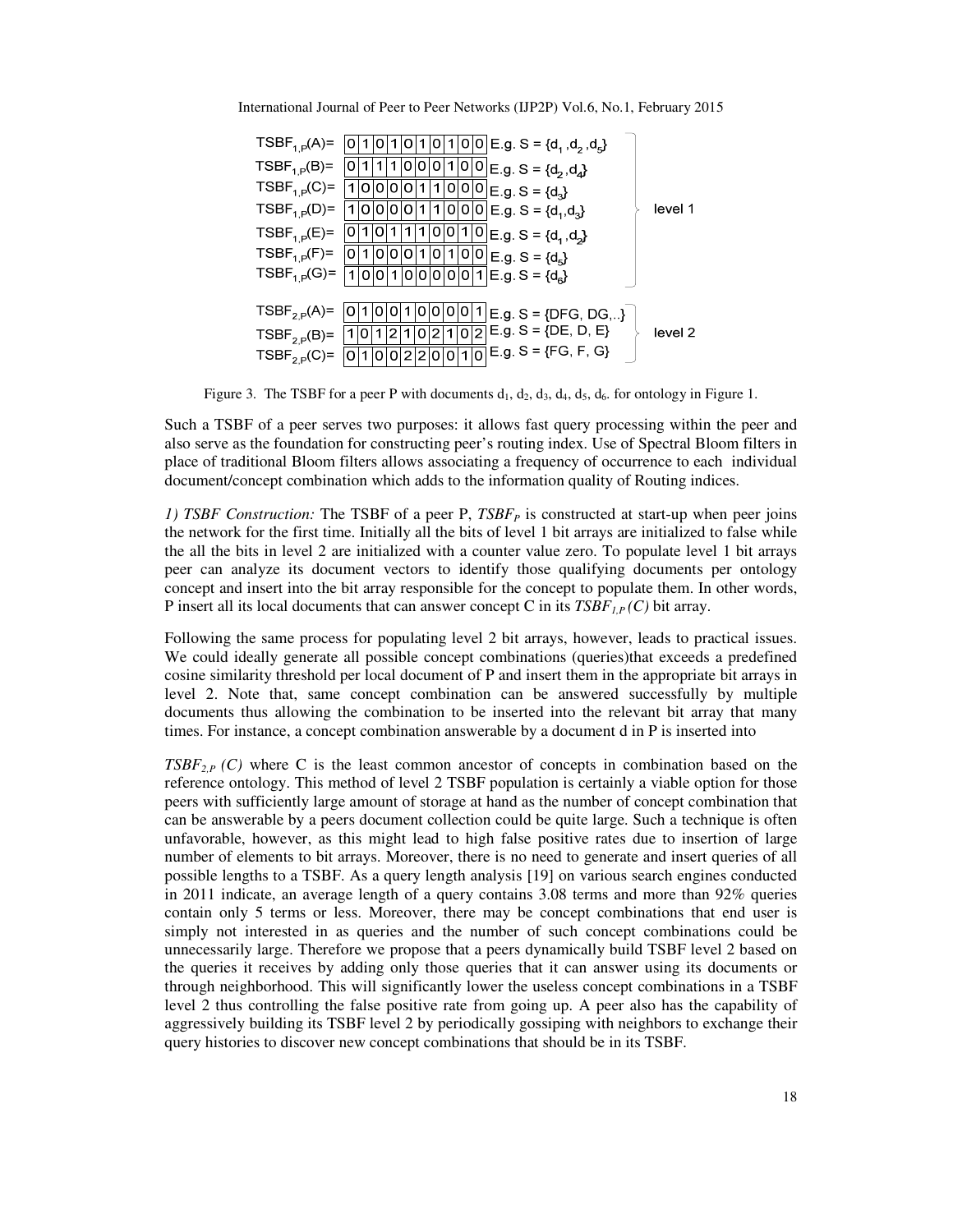### **4.2. Routing Index**

The routing index of a peer summarizes information of its neighborhood useful for intelligent query routing. One of the key requirements of the routing index of a peer is to represent all possible queries answerable by a neighbor along with the corresponding relevance strengths of the neighbor per each individual query in a compact manner. The routing index structure achieves this by summarizing TSBF's of neighbors at the peer. The routing index of a peer P consist of a set of  $\langle \text{key}, \text{value} \rangle$  pairs where key is a neighbor N and value is a  $TSBF_{P\rightarrow N}$ , a summarized TSBF that represents the set of documents reachable through N and the set of queries answerable through the N based on the set of peers in the network N can reach.  $TSBF_{P\rightarrow N}$  generally represents an aggregation of a set of *TSBF<sub>P</sub>* structures each belonging to a peer P' reachable through P.

## **4.2.1 Routing Index Updation**

The drastic reduction in the overheads of routing table construction and maintenance in BSI is achieved through use of TSBFs. At startup, peers exchange their TSBFs with each other. Therefore the entry for neighbor N,  $TSBF_{P\rightarrow N}$ , at P's routing index is initially a replica of TSBFN at N representing the set of documents and queries in N's local storage. This is later updated by information carried by N to P from different query routes to represent documents and queries reachable through N. Particularly, presented with piggybacked information carried in a query path, an update at P aggregates *TSBF*<sub>Pi</sub> of each peer P<sub>i</sub> visited by the query received through N, by taking the union equivalent of them subjecting bit counts to exponential decay depending on the hop distance of  $P_i$  to P. The exponential decay of counts in bits during forwarding of search messages, exponentially reduces the impact of a peer's TSBF on another peer's routing index with the distance between the two.

Equation 3 gives the exponential decay based union for combining TSBFs of set of peers  $N_j$  for a concept c. x here represents the level of the TSBF(i.e.x  $\epsilon$ *{1,2}*) and  $\alpha$  is the decay factor. We simply used the distance between peer  $N_j$  to P as  $\alpha$ . Here the corresponding bits of respective bit arrays are aggregated using a function F. F is simply bitwise OR between bit i of corresponding bit arrays in all TSBFs in the query path for level 1 TSBFs and is sum for the same for level 2 TSBFs bit arrays. To avoid information becoming stale, periodic updates are triggered by peers updating Routing index for each neighbor based on the messages it received. Even though the updates are triggered periodically, the updates occur only if a peer sees a substantial difference in the values in the bits in bit arrays it is interested in.

$$
TSBF_{x,expUnion}(c).bit_i = F_{j=1}^k \left( \frac{TSBF_{x.N_j}(c).bit_i}{\alpha} \right)
$$
 (3)

The above design achieves our primary objective of efficiently maintaining probabilistic information about the content stored in the neighborhood. Algorithm 1 summarizes the routing index creation and updating procedure.

## **4.2.2 Routing Index Compression**

19 To observe dynamically changing space restrictions, a peer can simply compress routing index at will by exploiting ontology IS-A structure. The main intuition here is that, due to IS-A relations, the ancestor concepts in an ontology hierarchy is fully qualified to represent a descendant concept. Therefore the  $TSBF_{P\rightarrow N}$  of a neighbor N in P's routing index can be compressed even further by combining the bit arrays for two or more concepts sharing a IS-A relation by applying union equivalent of represented sets to corresponding bit arrays. for example, corresponding level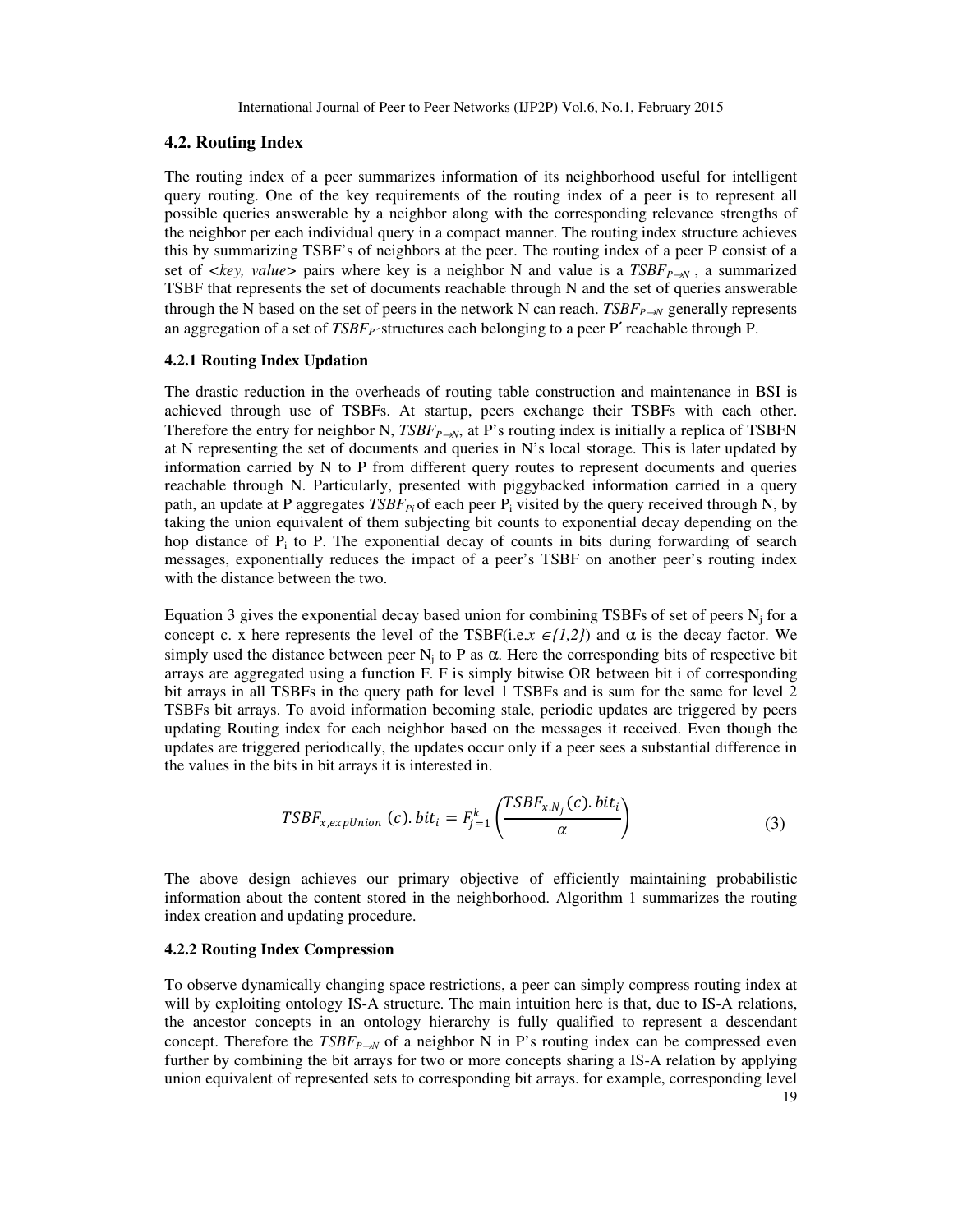bit arrays of B and D in ontology in Figure 1 can be combined to generate one bit array represented at D this way.

This union equivalent operation for a set of such TSBFs for a neighbor N at P representing a combining set of concepts sharing IS-A relations is given in Equation 4. The level x is 1 or 2 and  $C_a$  is the ancestor concept of all descendant concepts  $c_i$  being aggregated. Similar to Equation 3, F refers to bitwise or and summation of counts for level 1 and level 2 respectively.

$$
TSBF_{x,union}(c_a).bit_i = F_{j=1}^k(TSBF_{x,P\to N}(c_j).bit_i
$$
\n(4)

When the need arises to compress a routing index, the priority first goes to combining bit arrays for different concepts at level 2 (i.e. *TSBF2,P*) as compressing this does not result in minimal loss of information. The reason for this is, *TSBF*<sub>2P</sub> represent exact information regarding frequency of concept combinations. The second priority is given to combining level 1  $TSBF_{LP}$  bit arrays. Since this is used for estimation purposes, combining multiple bit arrays for different concept into one will degrade the estimation accuracy. Similarly, when choosing which bit arrays to combine in a given level, the higher probability is given for those bit arrays representing higher level concepts closer to the root as the information represented by the ontology generalizes towards ontology root.

Combining multiple bit arrays into one, however, results in slightly increased false positive rate and can be controlled by either not having excessively large number of items in bit arrays or by allowing bit arrays to grow as needed to maintain the desired false positive rate.

**Algorithm 1** *Routing Index Construction and Maintenance*

## **Input:**

 *Msg* = Message  $N =$  Neighbor sending Msg *TSBFList* = The list of TSBFs in Msg, list index+1 denote distance between P and peer to which TSBF at index belong  $P =$  Message receiver peer executing algorithm  $C =$  set of concepts in reference ontology

## **Output: '**

 $selected =$  the top  $k$ 

<sup>∇</sup> *Create index entry for N for alive-ping message* 

- 1:
- 2: **if** Msg.TYPE = ALIVE **then**
- 3: TSBFN  $\leftarrow$  TSBFList.get(0)
- 4: **for** each Concept  $c \in C$  **do**
- 5: **for**  $i = 0$  to TSBFN(c).length 1 **do**
- 6: index:TSBF<sub>1,P</sub>→N(c).bit<sub>i</sub> ← TSBF<sub>1,N</sub>(c).bit<sub>i</sub>
- 7: index: $TSBF_{2,P} \rightarrow N(c)$ .biti ←  $TSBF_{2,N}(c)$ .bit<sub>i</sub>

```
8: end for
```

```
9: end for
```
- 10: **end if**
- 11: *VRemove index entry for N for leave-ping message*
- 12: **if** Msg.TYPE = LEAVE **then**
- 13: Index.remove(N)
- 14: **end if**
- 15: ∇ *Update index entry of N for information received through a search related message*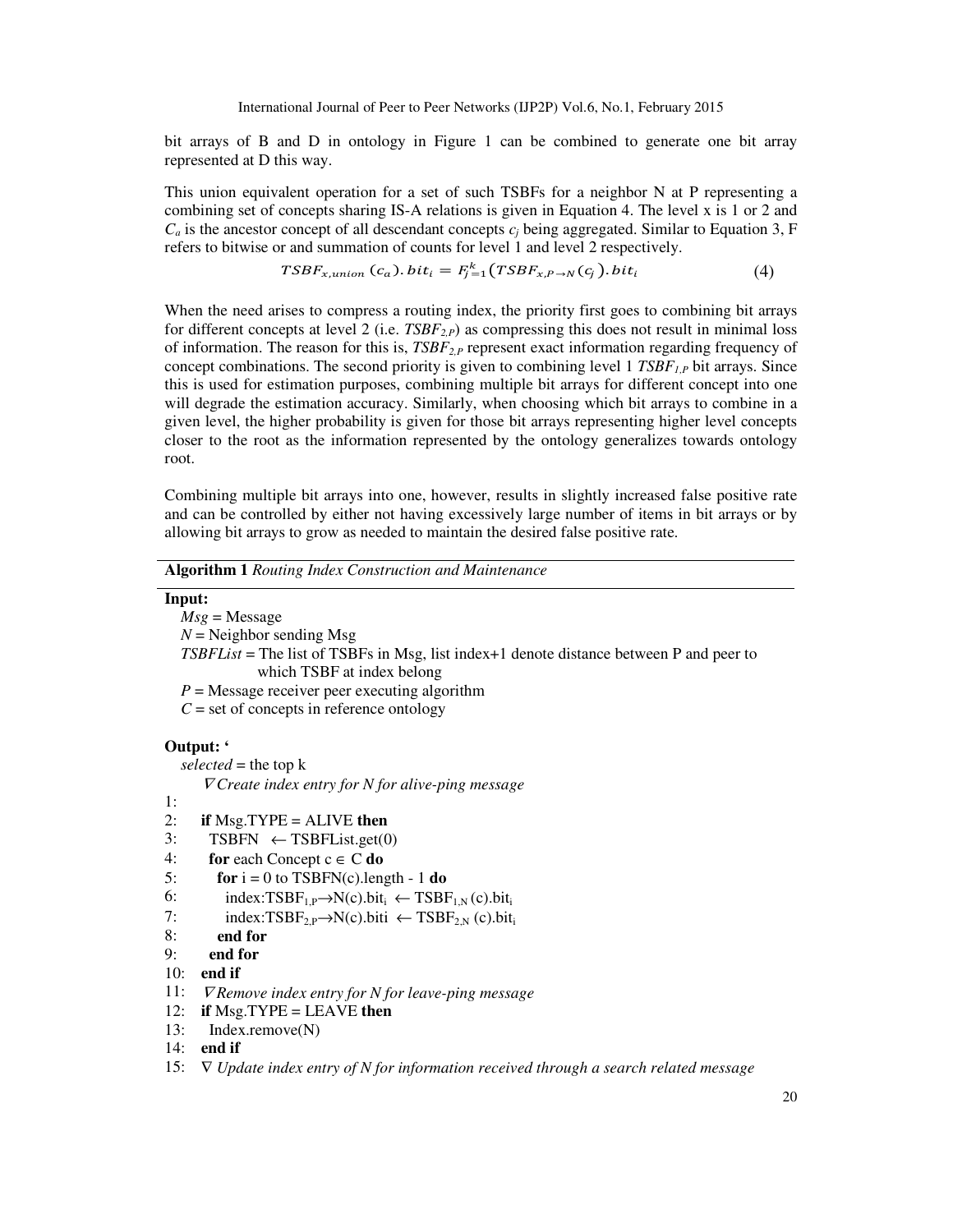- 16: **if** Msg.Type = QUERY or HIT or MISS **then**
- 17: *VDetermine concepts for which Routing index should be updated*
- 18: Query  $q \leftarrow$  Msg.query
- 19:  $lca(q) \leftarrow$  least common ancestor concept of q
- 20:  $C_{update} \leftarrow empty set representing concepts for which index.TSBF<sub>P</sub> (N) should be updated 21:  $C_{update}.add(lca(q))$$
- 21:  $C_{update}.add(lea(q))$ <br>22:  $C_{update}.addAll(q)$
- $C_{\text{update}}$ .addAll $(q)$
- 23: <sup>∇</sup> *Update Routing index entry for N*
- 24: **for each** Concept  $c \in C_{update}$  **do**
- 25: ∇ *Calculate a new TSBF entry for N based on TSBFList*
- 26: TSBF<sub>1,N'</sub>(c)  $\leftarrow$  calculate using Equation 3
- 27: TSBF<sub>2,N'</sub>(c)  $\leftarrow$  calculate using Equation 3
- 28: **if**  $TSBF_{1,N'}(c)$ .bit<sub>i</sub> > index.TSBF<sub>1,P→N</sub>(c).bit<sub>i</sub> **then**<br>29: Index.TSBF<sub>1,P→N</sub>(c).bit<sub>i</sub>  $\leftarrow$  TSBF<sub>1,N'</sub>(C).bit<sub>i</sub>
- 29: Index.TSBF<sub>1,P→N</sub>′(c).bit<sub>i</sub> ← TSBF<sub>1,N′</sub>(C).bit<sub>i</sub>
- 30: **end if**
- 31: **if**  $TSBF_{2,N'}(c)$ .bit<sub>i</sub> > index.TSBF<sub>2,P→N</sub>(c).bit<sub>i</sub> then
- 32: Index.TSBF<sub>2,P→N</sub>(c).bit<sub>i</sub> ←TSBF<sub>2,path</sub>(C).bit<sub>i</sub>
- 33: **end if**
- 34: **end for**
- 35: **end if**

## **4.3. Query Routing**

The query routing algorithm is summarized in Algorithm 2. The objective of search in BSI is to retrieve many relevant documents as possible for a given query. The search messages in BSI are TTL bounded and therefore a query can travel maximum TTL hops before it is discarded. Every query receiver peer performs a local search and append results of retrieved documents to the query and then forwards the query to the most promising neighbor if the TTL has not expired. Upon TTL expiration, the peer returns a response message to the query originator along with the retrieved results. The neighbor selection process at a peer P for a query q is performed as follows: Upon receipt of q, P checks  $TSBF_{P\rightarrow N}$  associated with each of its neighbor N. The lookup returns the frequency of documents (exceeding a relevance threshold) in each neighbor N containing query as a concept combination. This denotes the relative probability of success of N for the query compared to its neighbors. To calculate this TSBF, P first lookup in level 2,  $TSBF_{P\rightarrow N}(c)$ , where c is the least common ancestor of concepts in query. If query exist as an element,  $TSBF_{P\rightarrow N}$ returns the associated document frequency. The fact that  $TSBF_{2,P\rightarrow N}(c)$  does not contain q as a concept combination does not necessarily mean that combination is not reachable through N. It may be a situation arising from P not exploiting all reachable peers in its TTL hop radius or P has not encountered q in its query history. In such a case P calculates an estimate of the reachable documents for a multi-concept queries based on  $TSBF_{2,P\rightarrow N}$  from its routing index. This estimation procedure is described below.

*1) Estimating set intersection based cardinality from Bloom filters:* We need a reliable mechanism to find the number of documents reachable through a neighbor for a given query solely based on the set of Bloom filters each representing documents reachable through the neighbor for each query concept. Research community has proposed many works to estimate the cardinality(i.e. number of elements) of an original set solely based on its Bloom filter bit array [14], [16], [17]. For our work we used the work presented by authors of [16].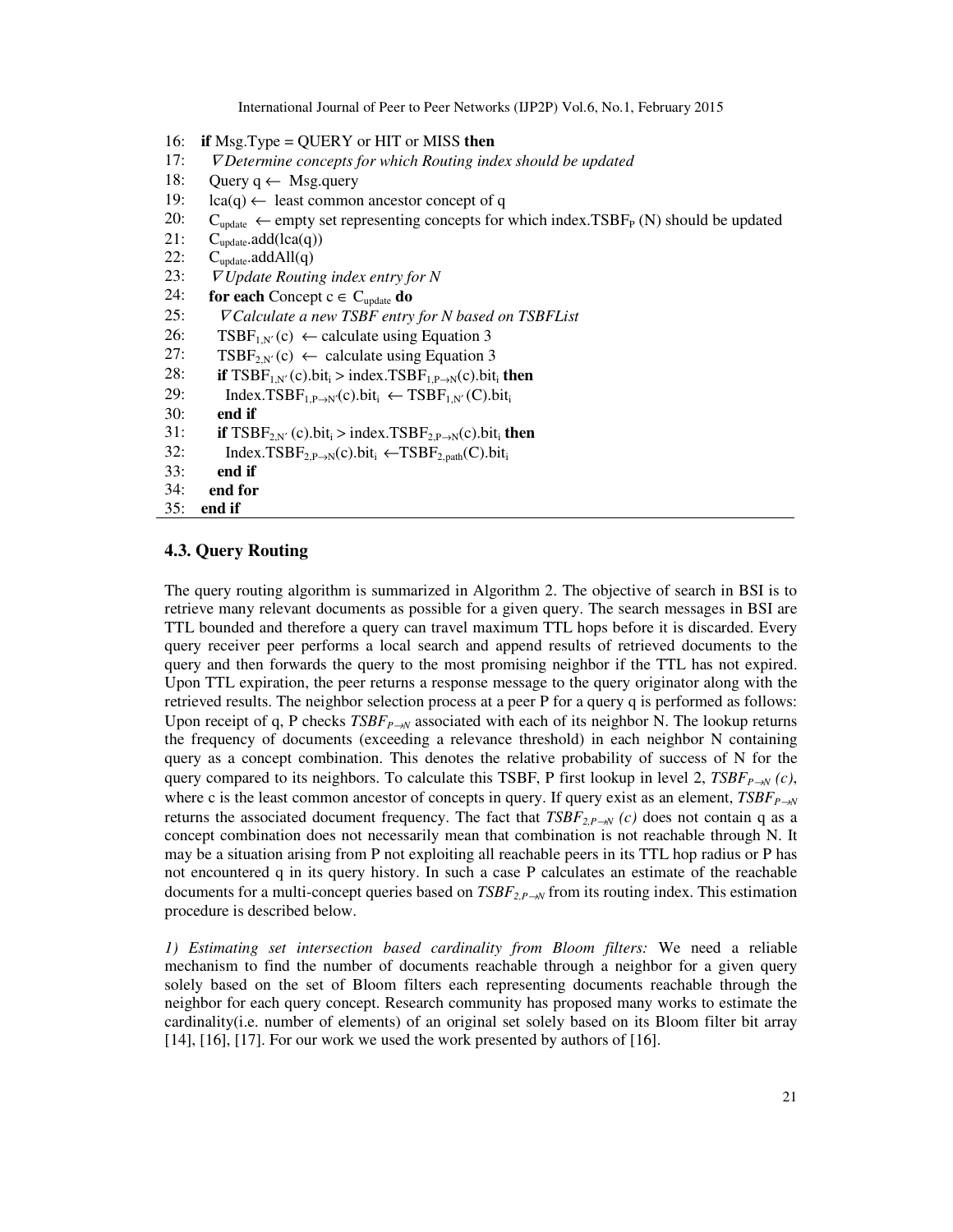Given a set S and its Bloom Filter BFS with m bits out of which t are true bits, and k hash functions [16] defines the cardinality of a set is as follows:

$$
|S| = \frac{\ln\left(1 - \frac{t}{m}\right)}{k \times \ln\left(1 - \frac{1}{m}\right)}\tag{5}
$$

Here, the m denotes the length of the Bloom filter and t the number of true bits in the Bloom filter. ISI denotes the cardinality of the set represented by the Bloom filter bit array.

For cardinality estimation of union of multiple sets  $S_{\cup} = S_1 \cup S_2 \cup ... \cup S_n$  (needed for OR query routing) authors simply propose to take the bitwise OR of the representative Bloom filter bit arrays and apply equation 5 to the resulting Bloom filter. Estimating cardinality of intersection of sets based on bloom filters is not so straightforward. We used the set inclusion-exclusion principle in combinatorics to derive the cardinality of intersection of sets based on the cardinalities of the unions of sets. We employed the equation 5 to calculate the intersection of sets  $S_{\cap} = S_1 \cap S_2 \cap ... \cap S_n$ :

$$
\left| \bigcap_{i=1}^{n} S_{i} \right| = \sum_{k=1}^{n} (-1)^{k+1} \left( \sum_{1 \leq i < k \leq n}^{v} |S_{i} \cup ... S_{k}| \right) \tag{6}
$$

Each set  $S_i$  in our work represent the set of documents reachable for each concept  $c_i$  for a given query through a given peer P. The equation 5 only requires cardinalities of individual sets and unions of sets to compute the cardinality of intersection. Therefore upon a receipt of a query a peer can simply use above mentioned Bloom filter based cardinality estimation techniques to calculate each term in right hand side of Equation 6 thus computing the cardinality of intersection for a neighbor for a given query.

#### **Algorithm 2** *Query Routing*

# **Input:**  *Q* = Query Message *P* = Message receiver peer  $index = The routing index of P$  *Candidates(Q)* = *Neighborhood(P) - Q.VisitedPeers*  $k =$  the walker count **Output: '**   $R$  = Retrieved documents  $Selected(Q)$  = the selected peers for query forwarding 1: Selected(O)  $\leftarrow \phi$

- 
- 2:  $Q \text{.} TTL \leftarrow Q \text{.} TTL 1$
- 3:  $R \leftarrow \text{LocalSearch}(o)$
- 4: ∇ Found target Object
- 5: **if** Q.TTL  $\leq 0$  then
- 6: **if**  $R \neq \emptyset$  **then**
- 7: Return a HIT with R and terminate search
- 8: **Else**
- 9: Return a MISS with R and terminate search
- 10: **end if**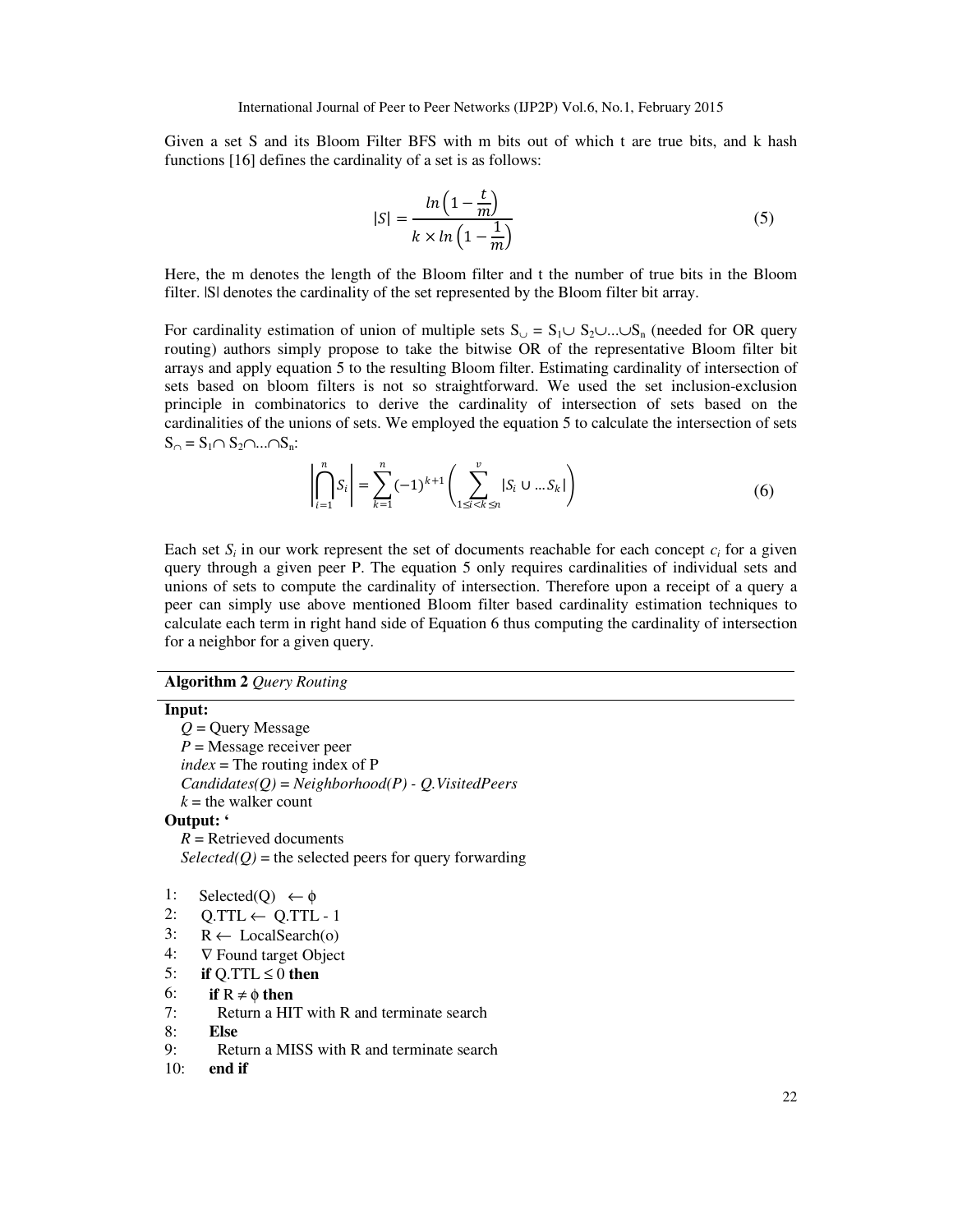- 11: **Else**
- 12:  $C_{1ca} \leftarrow$  least common ancestor concept of Q
- 13: **for each** Neighbor  $N \in$  Candidates(Q) **do**
- 14:  $\nabla$  *Look up score in index.TSBF*<sub>2 P→N</sub>
- 15: **if** index.TSBF<sub>2,P</sub>→N(C<sub>lca</sub>) contains Q **then**<br>16: Score<sub>N</sub>  $\leftarrow$  minimum count of all bits hash
- Score<sub>N</sub> ← minimum count of all bits hashed by Q in index.TSBF<sub>2.P→N</sub>(C<sub>lca</sub>)
- 17: **else**  $∇$  *Estimate score from index.TSBF*<sub>*I.P→N*</sub>
- 18: QueryBFList<sub>N</sub>  $\leftarrow \phi$
- 19: **for each** Concept  $c \in Q$  **do**
- 20: QueryBFList<sub>N</sub>.add(index. TSBF<sub>1,P→N</sub>(c))
- 21: **end for**
- 22: Score<sub>N</sub> ← calculate using Equation 6 with QueryBFList<sub>N</sub> as input **end if**
- end if
- 24: Sort Candidates(Q) based on scores
- 25: Selected(Q)  $\leftarrow$  Neighbor in Candidates(Q) with highest score
- 26: **end for**
- 27: Return Selected(Q) and R
- 28: **end if**

## **5. EXPERIMENTS**

In this section we present a simulation-based evaluation of BSI and compare its performance with other mechanisms for query routing in unstructured peer to peer systems.

# **5.1. Simulation Methodology**

The parameters for the simulation TSBF used in BSI are listed in Table 1. The simulations use a default 1024 peer unstructured network, unless noted otherwise. To simulate the dynamic behavior of the network under peer churn, we inserted online nodes to the network while removing active nodes at varying frequencies. During a single simulation run, the network size was maintained at roughly the original starting size by ensuring the number of nodes that join the network dynamically was the same as that leaving the network. On an average, 80 nodes each are added and removed from the network during each simulation run.

We mainly compare our work against OSQR [7] and Random Walk [8]. OSQR is a concept based indexing mechanism which tries to improve the performance for multi-concept queries with a concept based routing index. The OSQR routing index of a peer maintains the total reachable documents per neighbor per concept in a reference ontology as the relevance strengths of the neighbor for each ontology concept. The authors propose taking the minimum of the number of documents reachable for each query concepts for a given neighbor as its relevance strength to the query. For the simulation, the maximum number of entries in OSQR index was set to 128 and size of *maxVector* (a data structure used by peers for global knowledge acquisition) was set to 10. Random walk on the other hand is a popular blind search mechanism where a querying peer deploys a search walkers by sending query to a randomly selected neighbor. The query format as well as local search remains the same as our proposed BSI algorithm. We experimented with two versions of BSI based on the design of the TSBF data structure:

*1) BSI(TSBF-level1+level2):* This is the original BSI algorithm where the TSBF structure contains two levels: level1 contains a list of bit arrays each representing the set of documents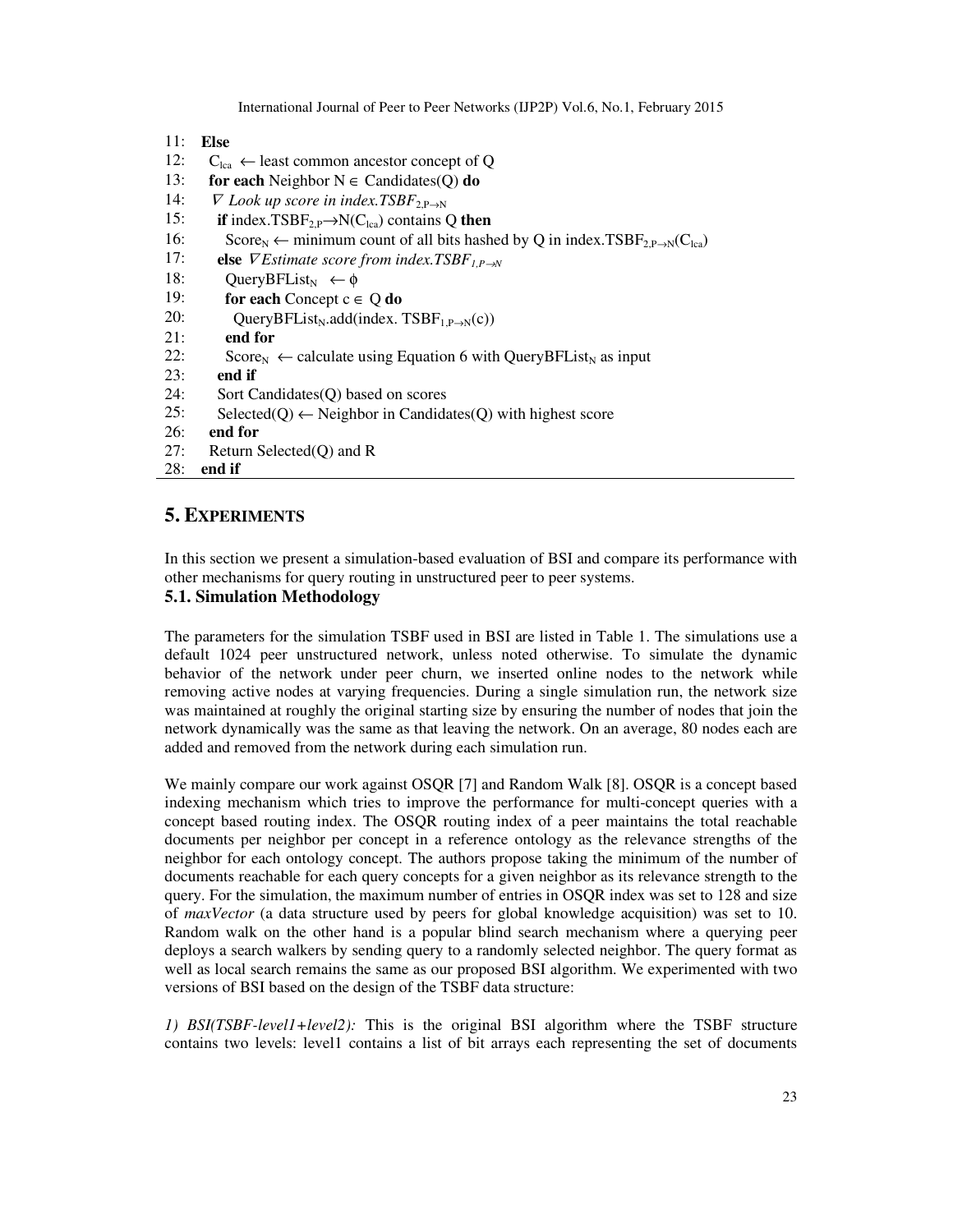accessible per ontology concept and level2 contains a list of bit arrays each representing a set of queries and the associated document frequencies per ontology concept of a peer.

*2) BSI(TSBF-level1):* This represents a reduced level BSI algorithm where TSBFs solely consists of level1 only. Thus the peers rely on the reachable documents estimation process in query routing.

| <b>Parameter</b>                        | Range and default value          |  |
|-----------------------------------------|----------------------------------|--|
| Network size                            | $2^8 - 2^{11}$ Default: $2^{10}$ |  |
| Peer degree distribution                | power law                        |  |
| Total distributed documents             | 5000                             |  |
| Average number of concepts per document | 20                               |  |
| Document distribution among peers       | zipf $(\alpha=1.0)$              |  |
| Query distribution among peers          | zipf $(\alpha=1.2)$              |  |
| Mean peer documents                     | 100                              |  |
| <b>Reference Ontology Concepts</b>      | 128                              |  |
| <b>TTL</b>                              | 1-11 Default:7                   |  |
| Relevance threshold                     | 0.7                              |  |
| TSBF filter length                      | 250bits                          |  |
| No. of hash functions                   | 7                                |  |

|  |  | Table 1. Simulation Parameters. |
|--|--|---------------------------------|
|--|--|---------------------------------|

#### **5.2. Results**

The primary performance results can be summarized as follows. For a low routing overhead, the query recall improves by up to five orders of magnitude over OSQR proving the efficiency of the algorithm in locating as many relevant documents as possible in a low search cost (Section 5.2.1). Simulations over different query lengths and different filter sizes demonstrate the scalability of BSI for multi-term query routing in sections 5.2.2 and 5.2.3 respectively. On average we observed up to four fold performance improvement in terms of recall over OSQR for various query lengths and different filter sizes. Finally, a study of the impact of search cost on overall search efficiency in section 5.2.4 demonstrates that the performance improvement in recall is achieved at an attractive two-fold improvement in search traffic over OSQR.

## **5.2.1 Recall**

Recall is a standard performance measurement in information retrieval that denotes the fraction of relevant documents found by an average query compared to the entire set of relevant documents distributed in the network. While many query routing mechanisms can achieve high recalls at sufficiently high hop limits only superior query routing algorithms can achieve high recalls with low hop limits. Varying the hop limit allows us to demonstrate the effectiveness of our algorithm in finding larger number of documents at low TTL values thus with lower search cost. Figure 4(a) plots the average recall per query for BSI, OSQR and Random Walk. We observed that original BSI (i.e. (TSBF-level1+level2)) algorithm achieved an average of 383.71% increase in recall over OSQR while BSI(TSBF-level1) gained a 322.60% increase in recall over OSQR. The performance improvement of BSI(TSBF-level1+level2) over Random walk was observed to be an outstanding 1238.81%. The increase in recall is more evident in higher TTL values. From the figure we can also infer that the original BSI with both levels present in the TSBF structure performs better than BSI with the TSBF with only level1. An average increase of 45.16% improvement was observed in BSI (TSBF level1+level2) over BSI (TSBF-level1). This is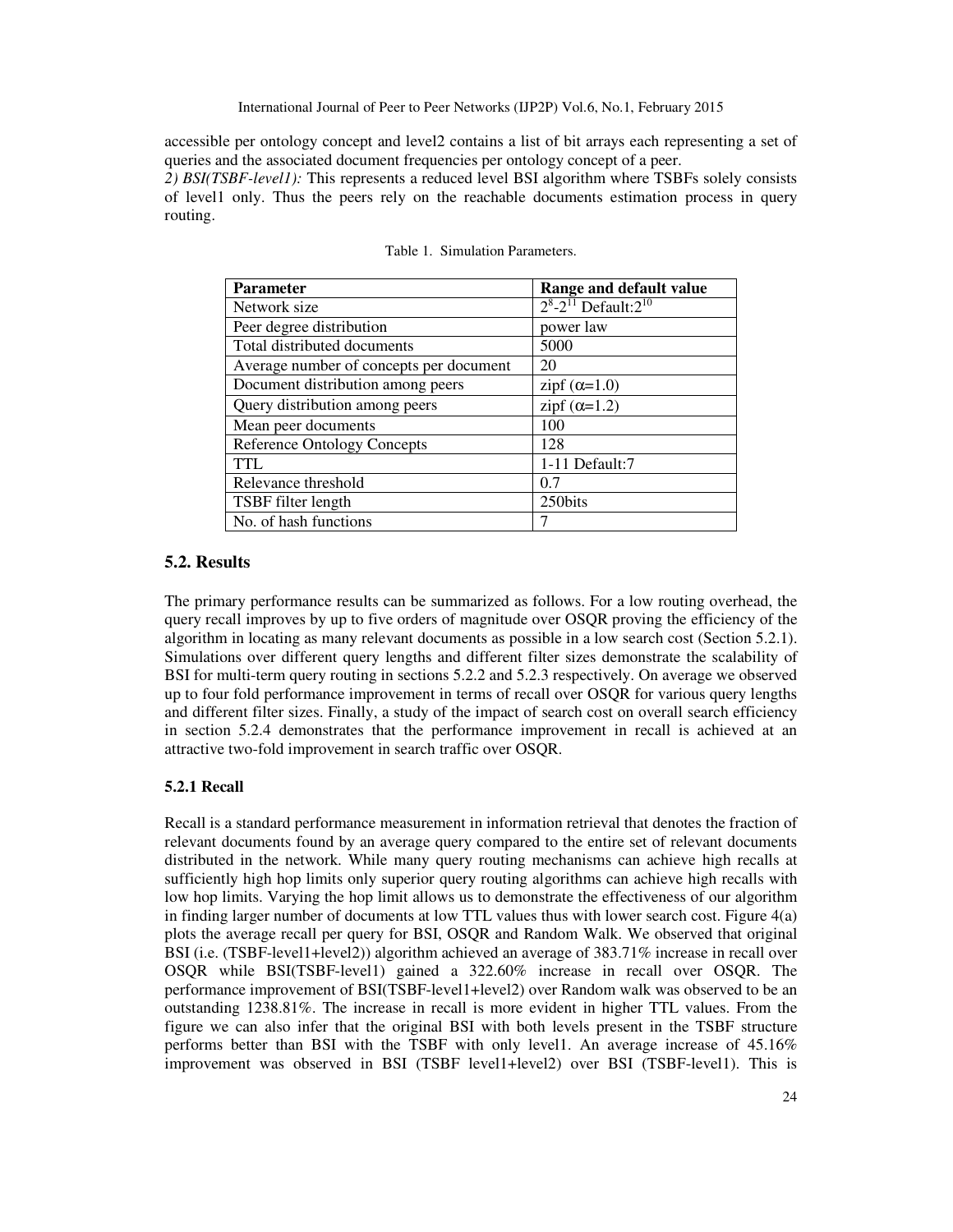expected, as having both levels in a TSBF obviously provide more information regarding query relevance strength of a peer to make a intelligent query routing decision compared to a TSBF level 1 which only provide an estimate of the same. As Figure 4(b) suggests, both versions of BSI clearly outperforms OSQR and Random Walk in terms of recall regardless of the network size thus proving the scalability of our algorithm.



(a) Recall vs. TTL (b) Recall vs. Network Size

Figure 4. Recall for Single Concept Query (Filter Size = 250bits)

#### **5.2.2 Effect of Query Length**

Effect of Query Length: One of the key design objectives of BSI is to achieve high recalls for queries with more than single concept. Figure 5 plots the effect of query length on recall. We observed a significant improvement in recall in BSI over OSQR for both BSI versions: BSI(TSBF-level1+level2), and BSI(TSBF-level1). On average for all query sizes we observed that recall improves four orders of magnitude (315.79%) and by three orders of magnitude (223.88%) compared to OSQR in BSI(TSBF-level1+level2) and BSI(TSBF-level1) respectively. Recall improves ten orders of magnitude (903.62%) and by three orders of magnitude (682.01%) compared to Random Walk in BSI(TSBF-level1+level2) and BSI(TSBF-level1) respectively. The superiority of BSI was more evident for queries with higher number of concepts. The reason for this behavior can be explained using the peer knowledge summarization and the neighbor selection mechanisms of all three algorithms. Random walk does not use any intelligence in neighbor selection mechanism. Peers randomly select one if their neighbors to forward queries. BSI and OSQR estimate the number of documents reachable thorough a peer for a query as its relevance score in neighbor selection process. An OSQR peer only maintains the number of reachable documents per ontology concept for each neighbor in its routing index and a peer estimates the number of documents reachable from a given neighbor by taking the minimum of the number of documents reachable for each queried concept for that neighbor. Taking the minimum as the relevance score, however, is an optimistic estimate. This actually represents an upper bound of the number of actual relevant documents reachable through a neighbor.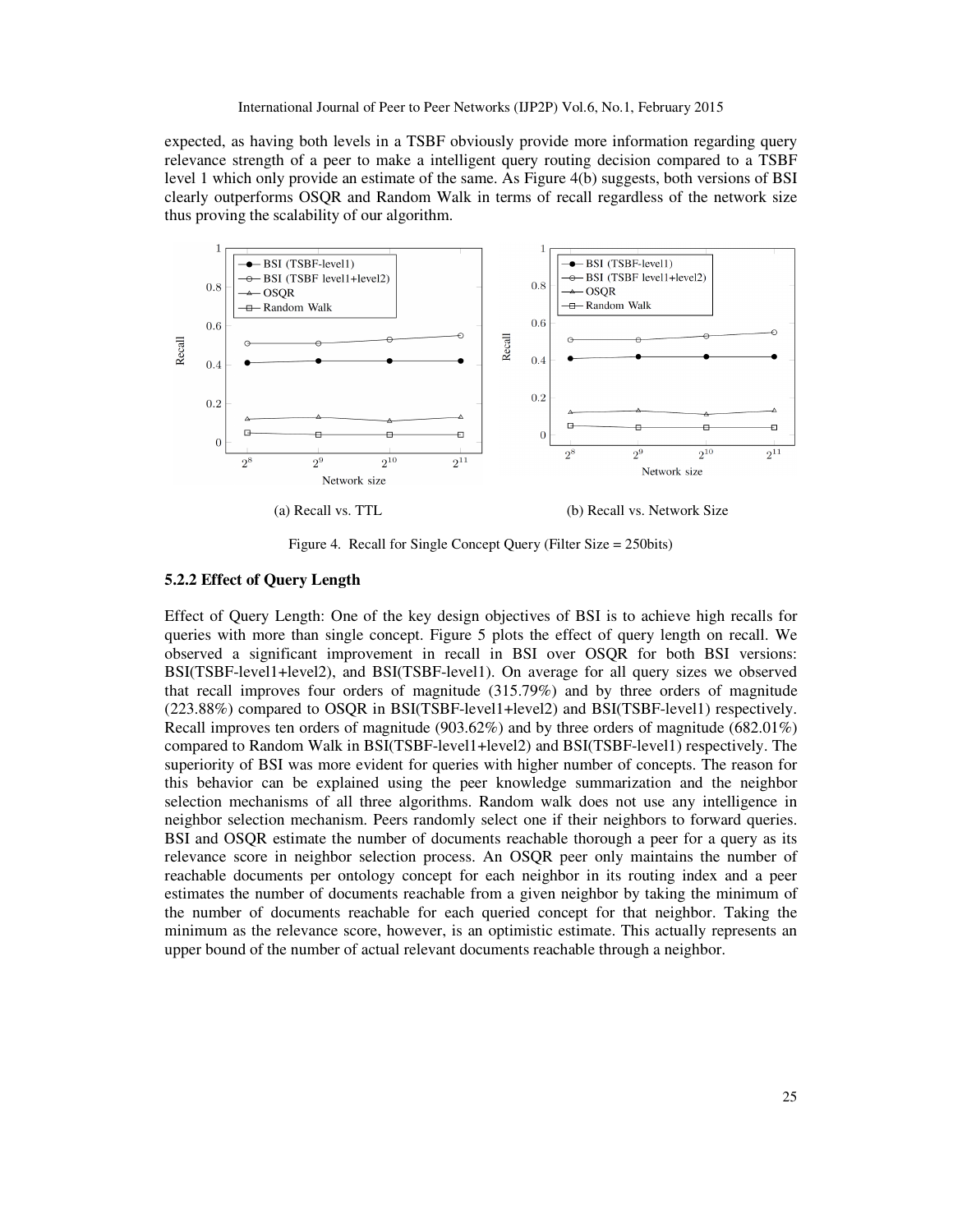

International Journal of Peer to Peer Networks (IJP2P) Vol.6, No.1, February 2015

Figure 5. Recall vs. Query Length (TTL=7, Filter Size=250bits).

To take a more accurate decision, the decision taking peer must ideally have the set of documents reachable through the neighbor for each queried concept and should perform a intersection of all sets of documents relevant to the query to obtain the set of documents actually reachable through that neighbor for the query. The size of this resulting set will accurately represent the number of documents reachable through the neighbor for that query. However, maintaining such detailed information is too costly in P2P networks. BSI compensates this information loss by maintaining bloom filters representing the queries (along with number of documents reachable as associated bit counts) and documents reachable through a neighbor, thereby providing a more compact and high quality information summarization leading to more accurate estimations of number of documents reachable for queries.

#### **5.2.3 Effect of Filter Size**

Having established the scalability of our general approach, we now turn our attention to the effect of Bloom filter size in recall and storage cost.

Using TSBFs for local knowledge maintenance results in substantial increase in recall at low storage cost. As shown in Figure 6 recall substantially increases with filter size in all BSI versions. This is the expected behavior as larger filter sizes can keep large volume of information at a tolerable false positive rate resulting in better query routing decision leading to high recall rates. On average we observed a 300.47% and 216.37% average improvement in recall over OSQR and a 1038.60% and 799.50% average improvement in recall over Random Walk for BSI (TSBF level1+level2) and BSI (TSBF-level1) respectively.

Table. 2 shows the associated storage costs for various filter sizes. This storage cost accounts for a peer's TSBF and its routing index. Storage costs are shown for original BSI(TSBF with level 1 and level 2 present) and for two modified BSI versions where a TSBF contain only level1 or level 2 respectively. While maintaining a large filter size allows us to decrease the false positive rate we observed that it substantially increases the TSBF size. However, while storing a TSBF in a peer's routing index per neighbor can contribute to increase in index sizes, this storage requirement is not a burden to an average internet computing device. Moreover, as long as the false positive rate of the TSBF is at an acceptable level for the application, there is no need to unnecessarily increase the filter size. We found through experimentation that the optimal filter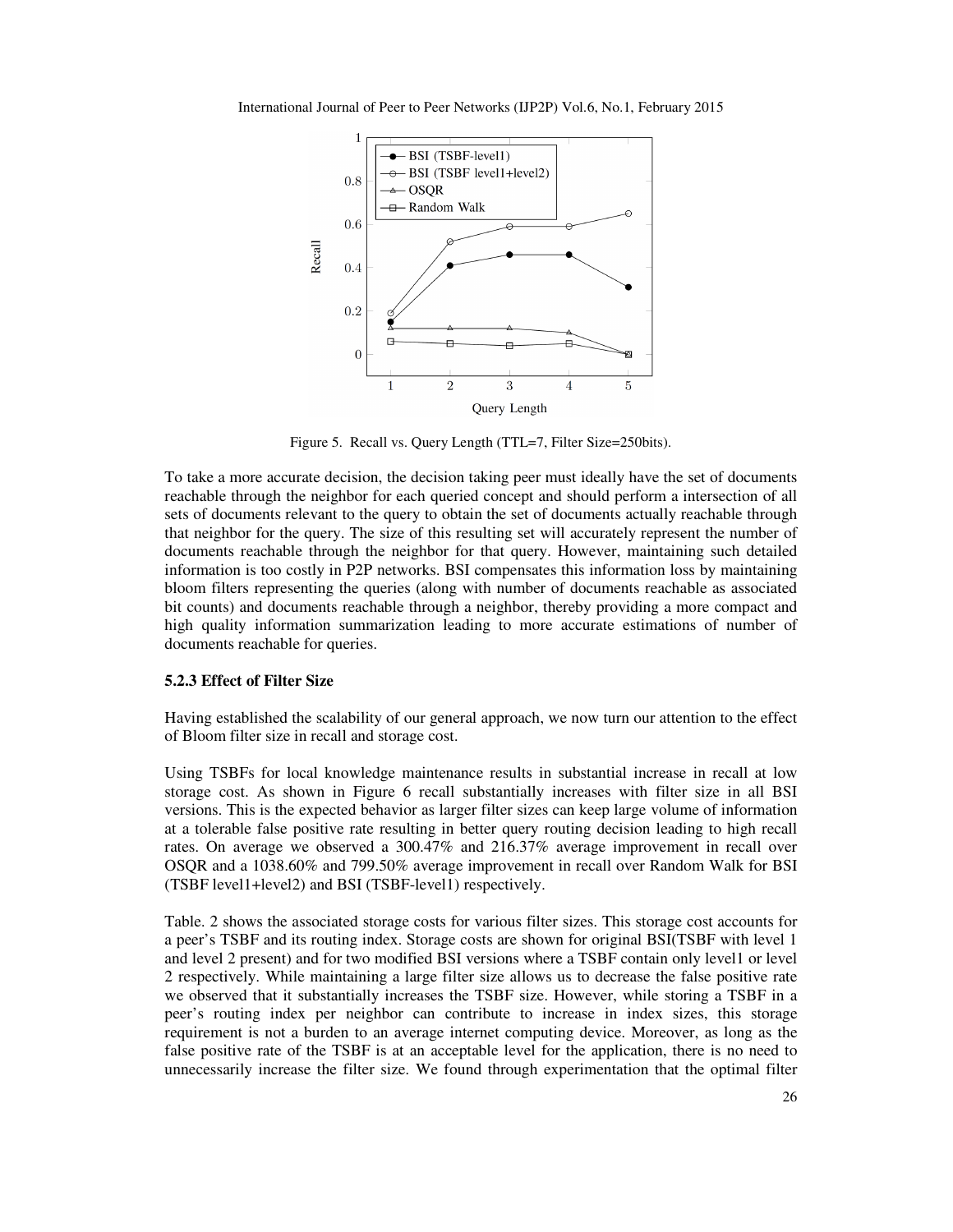size for our trace was approximately 250 bits. However, those peers that have storage limitations and cannot afford to reserve a filter size below this size have the option of either compressing their routing indices as illustrated in Section 4.2.2 or to eliminate one of the levels of TSBFs stored in routing indices to observe their storage restrictions.



Figure 6. Recall vs. Filter Size (TTL=7, Average Query Length=2.5)

| <b>Algorithm</b>           | Filter size (bits) |          |          |
|----------------------------|--------------------|----------|----------|
|                            | 100                | 300      | 500      |
| <b>OSOR</b>                | 10752.01           | 10752.01 | 10752.01 |
| BSI (TSBF level 1+level 2) | 4875.00            | 14625.00 | 24375.00 |
| BSI (TSBF-level 1)         | 4800.00            | 14400.00 | 24000.00 |
| BSI (TSBF-level 2)         | 56.25              | 168.75   | 281.25   |

Table 2. Storage Overhead.

#### **5.2.4 Search Overhead**

Using TSBFs for knowledge transfer and acquisition process results in significant lowering of data transmission. OSQR consumes a significant amount of bandwidth in data transfer. OSQR on average consumed 13.94KB of bandwidth per query in data transfer. This was in contrast to the 4.13KB and 3.88KB consumed by a query in BSI (TSBF level 1+level 2)and BSI (TSBF-level 1) respectively. This corresponded to a 70.35%, and 95.46% reduction over OSQR in traffic cost for BSI (TSBF level 1+level 2)and BSI (TSBF-level 1) respectively. Random Walk search message consumed only 1.02KB bandwidth as a message does not carry additional information for knowledge dissemination. The high search cost of OSQR is attributed to the fact that it transmits routing index information about each taxonomy concept for every visited neighbor as feedback. Queries in BSI on the other hand transfers much more space efficient TSBFs relevant only to the queried taxonomy concepts thus significantly reducing the bandwidth consumption.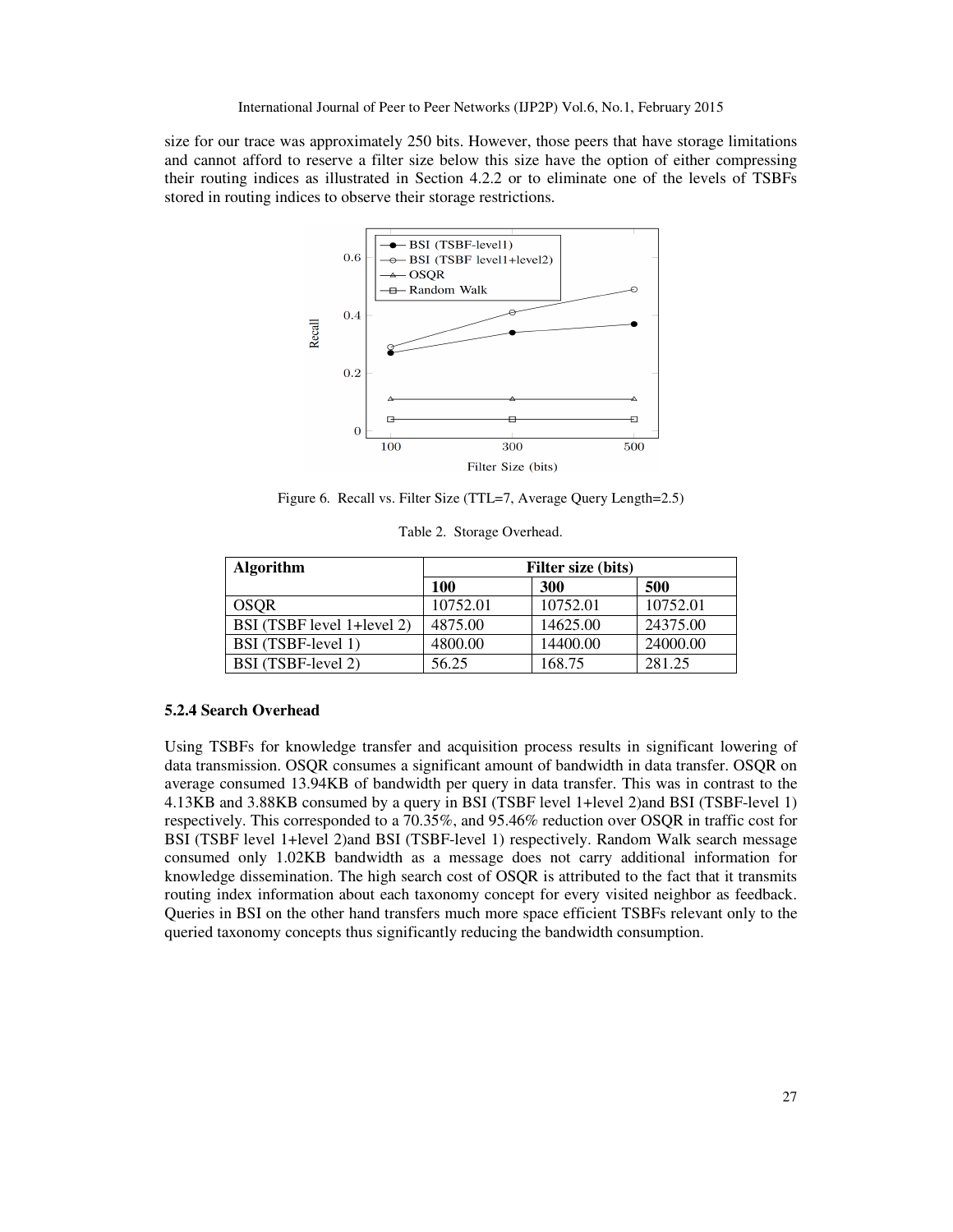



Figure 7. Search Cost (TTL=7, Filter Size=250bits, Average Query Length=2.5)

To get an accurate picture of overall search efficiency of a search algorithm we need a combined measure of both recall and search cost. Therefore we define the search efficiency to be the ratio of recall with search cost. In Figure 8 we plot the search efficiency of BSI, OSQR and Random Walk against network size. From the results it is clear that efficiency of BSI (both versions) is much higher compared to OSQR and Random Walk, and BSI is capable of producing high recall at much lower message cost.



Figure 8. Search Efficiency (TTL=7, Filter Size=250bits, Average Query Length=2.5)

## **6. CONCLUSION AND FUTURE WORK**

Routing in unstructured P2P networks is a challenging problem. In this work, we have explored the approach of compact representation of large semantic query based indices through the use of Bloom filters. Our Bloom filter based routing index quantifies the strength of a peer's neighborhood for individual queries and then uses this information for forwarding queries. The simple yet powerful design of BSI makes it easy to implement. Simulation based comparison with state-of-the art query routing mechanisms, under a wide variety of scenarios establish the performance advantages of BSI. The BSI search framework presents interesting possibilities of implementing high level semantics of trust, reliability, etc. using routing and forwarding policies.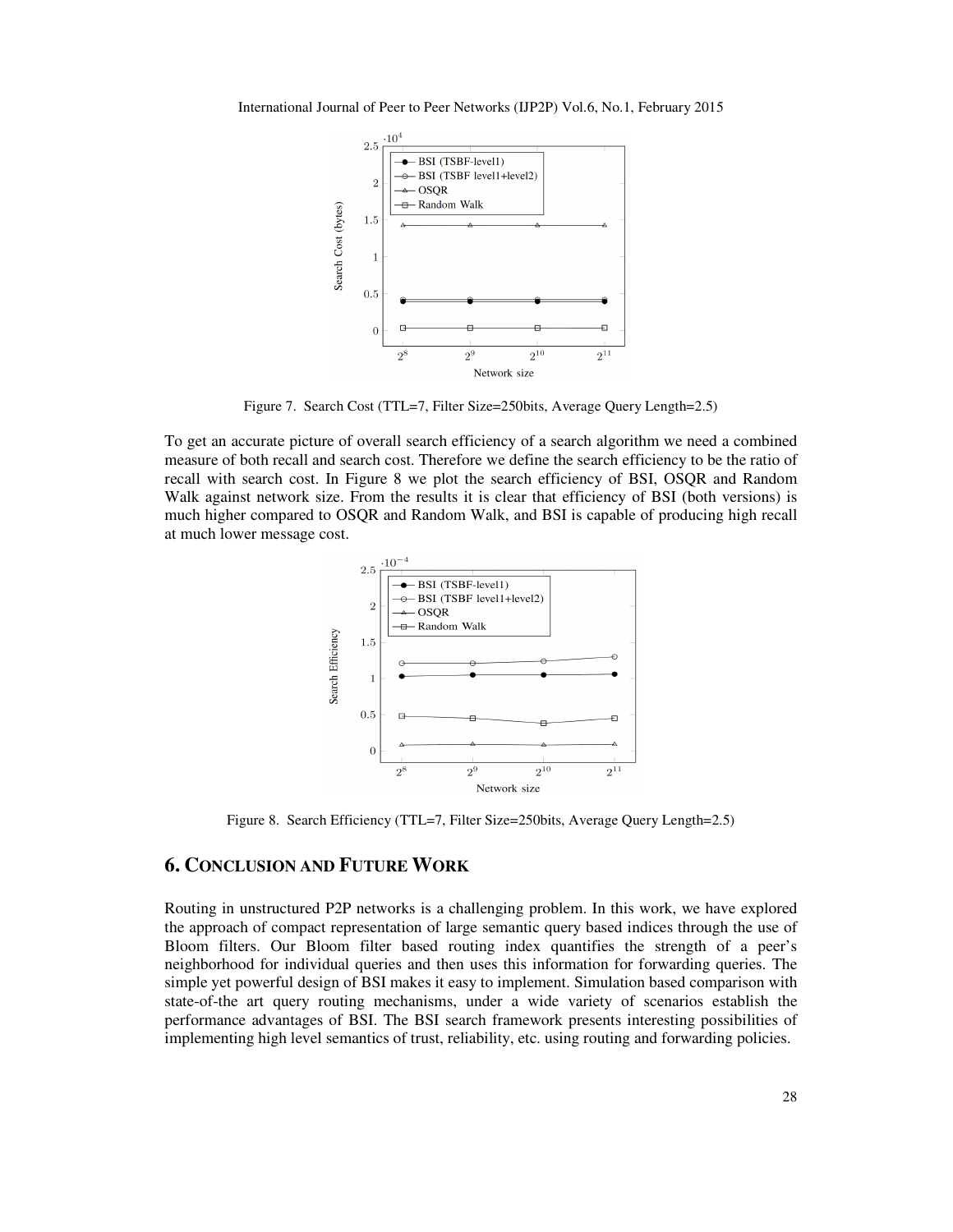## **REFERENCES**

- [1] Napster website. http://www.napster.com/, 2006.
- [2] Gnutella website. http://www.gnutella.com/, January 2007.
- [3] Madhan Arumugam, Amit Sheth, and I. Budak Arpinar. "Towards peer-to-peer semantic web: A distributed environment for sharing semantic knowledge on the web". Technical report, 2001.
- [4] Michael Bendersky and W. Bruce Croft, "Discovering key concepts in verbose queries" In Proceedings of the 31st annual international ACM SIGIR conference on Research and development in information retrieval, ACM SIGIR '08, pages 491–498, New York, NY, USA.
- [5] Michael W. Berry, Zlatko Drmac, and Elizabeth R. Jessup. "Matrices, vector spaces, and information retrieval" In SIAM Rev., 41(2):335–362.
- [6] Arturo Crespo and Hector Garcia-Molina. "Semantic overlay networks for p2p systems" In Proceedings of the Third international conference on Agents and Peer-to-Peer Computing, AP2PC'04, pages 1–13, 2004.
- [7] Rasanjalee Dissanayaka, S.B. Navathe, and Sushil K. Prasad. "OSQR: A framework for ontologybased semantic query routing in unstructured p2p networks" In Proceedings of international IEEE HiPC conference on High Performance Computing, HiPC '12, 2012.
- [8] Christos Gkantsidis, Milena Mihail, and Amin Saberi. "Random walks in peer-to-peer networks: algorithms and evaluation" Perform. Eval., 63(3):241–263, 2006.
- [9] Hai Jin and Hanhua Chen. "Semrex: Efficient search in a semantic overlay for literature retrieval" Future Gener. Comput. Syst., 24(6):475–488, 2008.
- [10] Vana Kalogeraki, Dimitrios Gunopulos, and D. Zeinalipour-Yazti. "A local search mechanism for peer-to-peer networks" In Proceedings of the eleventh international conference on Information and knowledge management, ACM CIKM '02, pages 300–307, 2002.
- [11] Juan Li and Son Vuong. "Ontsum: A semantic query routing scheme in p2p networks based on concise ontology indexing" In Proceedings of the 21st International Conference on Advanced Networking and Applications, IEEE AINA '07, pages 94–101, 2007.
- [12] Qin Lv, Pei Cao, Edith Cohen, Kai Li and Scott Shenker. "Search and replication in unstructured peer-to-peer networks" In Proceedings of the 16th international conference on Supercomputing, ICS '02, ACM, pages 84–95, New York, NY, USA, 2002.
- [13] H. Mashayekhi, J. Habibi, and H. Rostami. "Efficient semantic based search in unstructured peer-topeer networks" In Modeling Simulation, 2008. AICMS 08. Second Asia International Conference on, pages 71–76, 2008.
- [14] Loizos Michael, Wolfgang Nejdl, Odysseas Papapetrou, and Wolf Siberski. "Improving distributed join efficiency with extended bloom filter operations" In AINA IEEE, pages 187–194, 2007.
- [15] Wolfgang Nejdl, Boris Wolf, Changtao Qu, Stefan Decker, Michael Sintek, Ambj¨orn Naeve, Mikael Nilsson, Matthias Palm´er, and Tore Risch. "Edutella: a p2p networking infrastructure based on rdf" In Proceedings of the 11th international conference on World Wide Web, ACM '02, pages 604–615, New York, NY, USA, 2002.
- [16] Odysseas Papapetrou, Wolf Siberski, and Wolfgang Nejdl. "Cardinality estimation and dynamic length adaptation for bloom filters" Distrib. Parallel Databases, 28(2-3):119–156, December 2010.
- [17] Sukriti Ramesh, Odysseas Papapetrou, and Wolf Siberski. "Optimizing distributed joins with bloom filters" In Proceedings of the 5th International Conference on Distributed Computing and Internet Technology, ICDCIT '08, Springer-Verlag, pages 145–156, Berlin, Heidelberg, 2009.
- [18] Habib Rostami, Jafar Habibi, Hassan Abolhassani, Mojtaba Amirkhani, and Ali Rahnama. "An ontology based local index in p2p networks" In Proceedings of the Second International Conference on Semantics, Knowledge, and Grid, SKG '06, IEEE, pages 11–, Washington, DC, USA, 2006.
- [19] Mona Taghavi, Ahmed Patel, Nikita Schmidt, Christopher Wills, and Yiqi Tew. "An analysis of web proxy logs with query distribution pattern approach for search engines" Computer Standards & Interfaces, 34(1):162 – 170, 2012.
- [20] Chunqiang Tang, Zhichen Xu, and Mallik Mahalingam. "psearch: information retrieval in structured overlays" SIGCOMM Comput. Commun. Rev., 33(1):89–94, January 2003.
- [21] Beverly Yang and Hector Garcia-molina. "Efficient search in peer-to-peer networks" In Proceedings of the 22nd International Conference on Distributed Computing Systems, 2002.